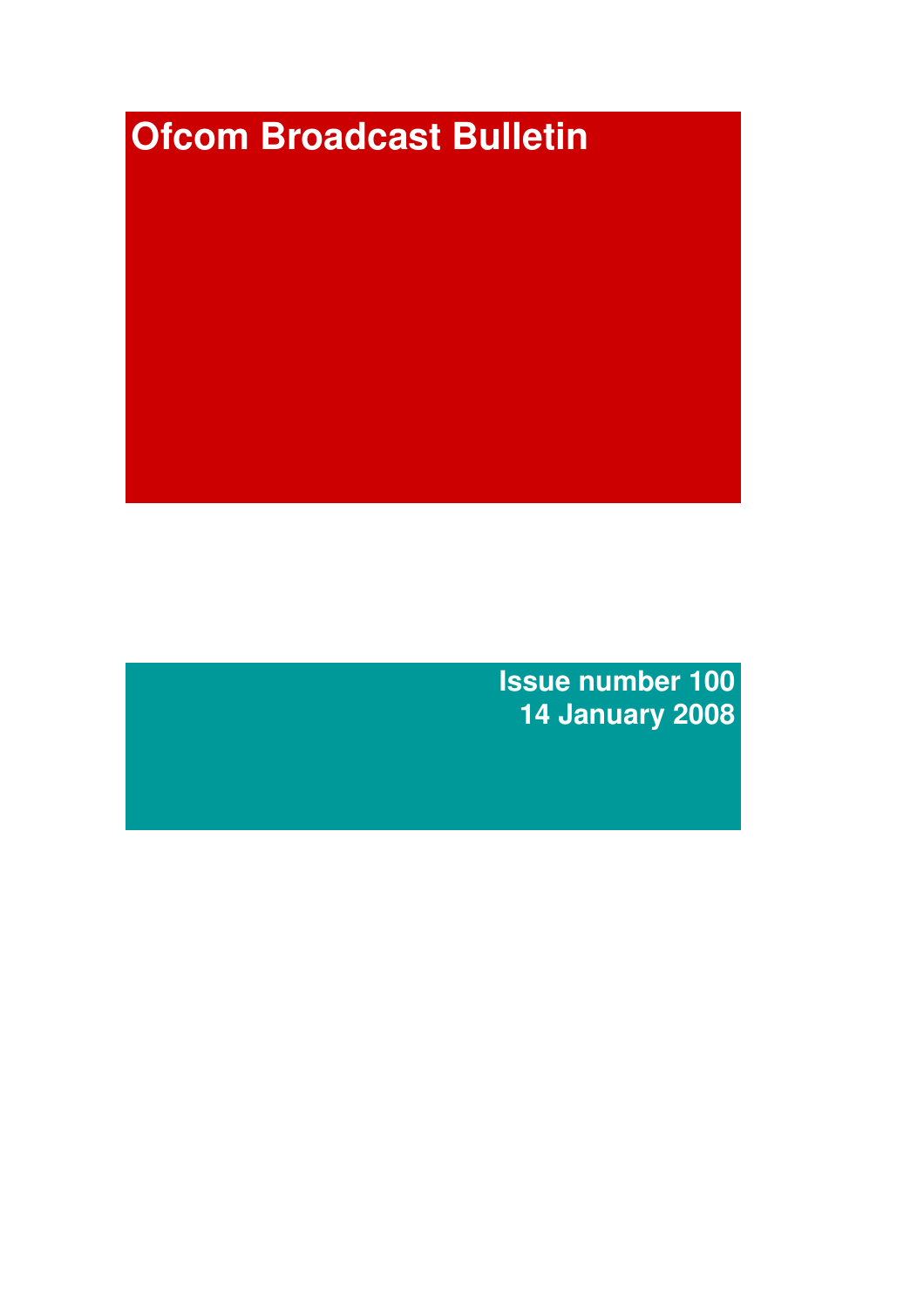# **Contents**

| Introduction                                                                         | 3  |
|--------------------------------------------------------------------------------------|----|
| <b>Standards cases</b>                                                               |    |
| <u>In Breach</u>                                                                     |    |
| <b>McFly Competition</b><br>BBC North West Tonight (BBC1), 6, 8, and 9 February 2007 | 4  |
| <b>Dirty Cows</b><br>LIVING, 14 October 2007, 17:00                                  | 6  |
| <b>UK's Toughest Jobs</b><br>Discovery+1, 20 October 2007, 16:00                     | 7  |
| <b>Rich Kids' Cattle Drive</b><br>E! Entertainment, 29 October 2007, 17:20           | 8  |
| <b>Ryanair.com POP POP POP</b><br>Bubble Hits, 9 November 2007, 14:00                | 9  |
| <b>Radio Ramadan (Bristol)</b><br>11 and 12 October 2007, various times              | 10 |
| Resolved                                                                             |    |
| F1: Japanese Grand Prix<br>ITV1, 30 September 2007, 04:30                            | 11 |
| <b>Not in Breach</b>                                                                 |    |
| <b>Hell's Kitchen</b><br>ITV1: 4, 6, 7, 8 and 10 September 2007, various times       | 12 |
| <b>Weekend "Nazis"</b><br>BBC1, 27 August 2007, 20:30                                | 15 |
| <b>Crash Test Dummies</b><br>Sky One, 7 October 2007, 09:00                          | 17 |
|                                                                                      |    |

# **Fairness & Privacy cases**

Partly Upheld

| <b>Complaint by Brodies LLP Solicitors on behalf of Parks of Hamilton</b><br>(Coach Hirers) Limited<br>News Items, Real Radio (Central Scotland), 5 January 2007 | 19 |
|------------------------------------------------------------------------------------------------------------------------------------------------------------------|----|
| Other programmes not in breach/outside remit                                                                                                                     | つつ |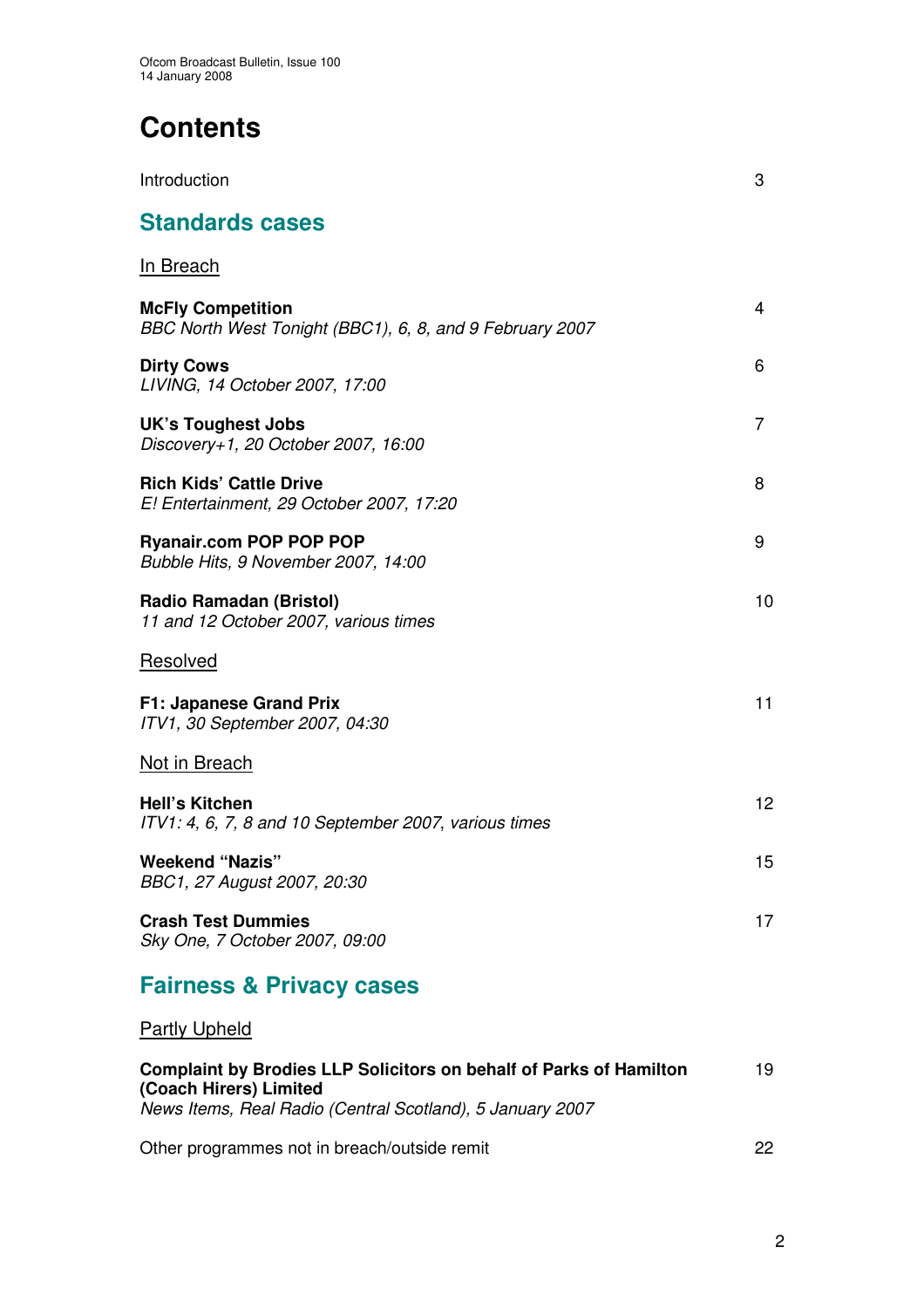# Introduction

Ofcom's Broadcasting Code ("the Code") took effect on 25 July 2005 (with the exception of Rule 10.17 which came into effect on 1 July 2005). This Code is used to assess the compliance of all programmes broadcast on or after 25 July 2005. The Broadcasting Code can be found at http://www.ofcom.org.uk/tv/ifi/codes/bcode/

The Rules on the Amount and Distribution of Advertising (RADA) apply to advertising issues within Ofcom's remit from 25 July 2005. The Rules can be found at http://www.ofcom.org.uk/tv/ifi/codes/advertising/#content

From time to time adjudications relating to advertising content may appear in the Bulletin in relation to areas of advertising regulation which remain with Ofcom (including the application of statutory sanctions by Ofcom).

It is Ofcom policy to state the full language used on air by broadcasters who are the subject of a complaint. Some of the language used in Ofcom Broadcast Bulletins may therefore cause offence.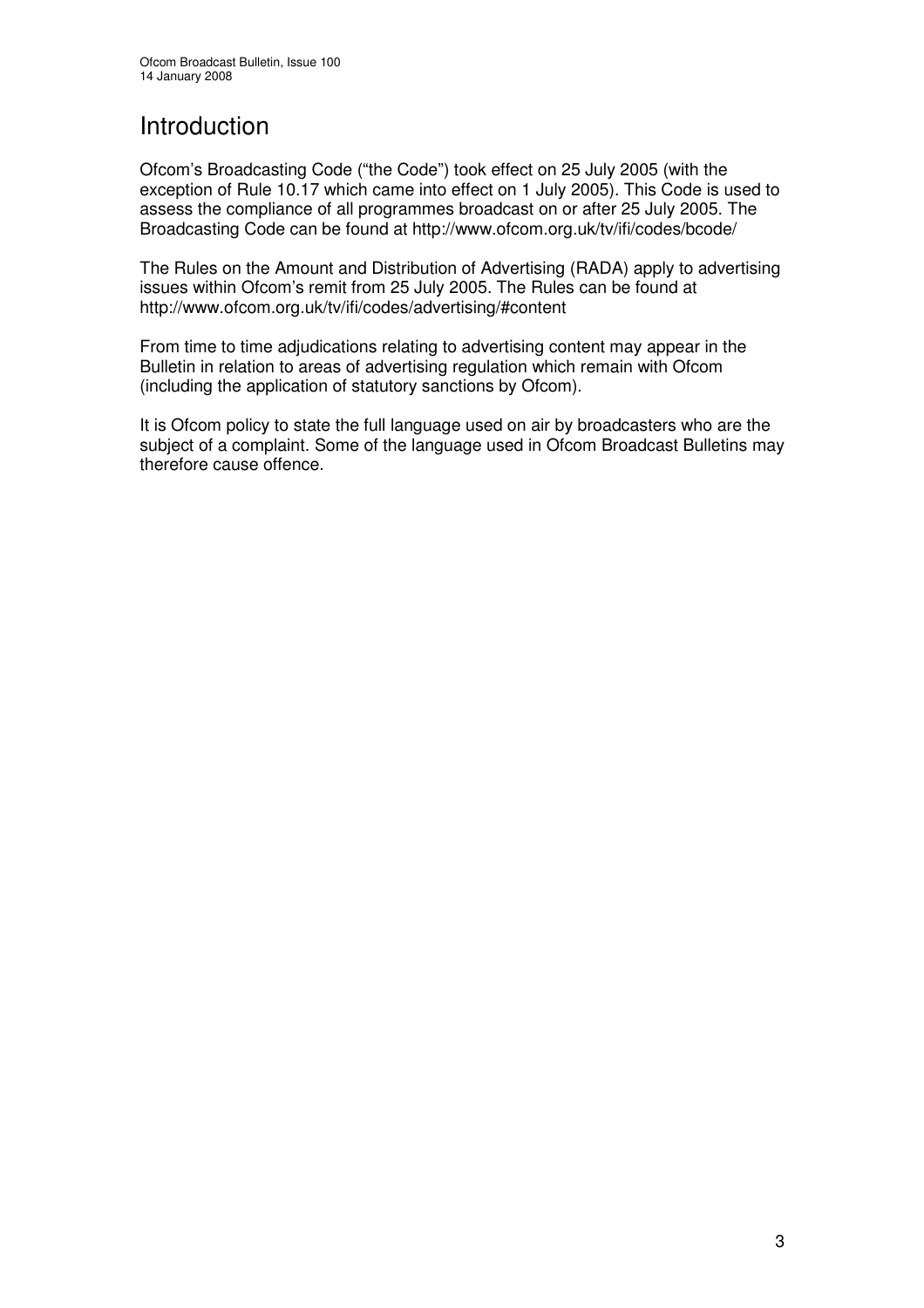# **Standards cases**

### **In Breach**

### **McFly Competition**

*BBC North West Tonight (BBC1), 6, 8, and 9 February 2007*

### **Introduction**

The BBC was approached by the charity Comic Relief to organise a competition on *North West Tonight*. The prize would be a visit to a primary school in the region by the pop group McFly who were undertaking a promotional tour in the area (the *North West Tonight* region comprises Greater Manchester, Merseyside, Lancashire and parts of Cheshire, the Lake District and the Peak District). Entry to the competition was free, via email.

The competition was trailed on the breakfast and lunchtime bulletins of *North West Tonight* between 6 and 8 February 2007, with the intention of the band visiting the winning school on Friday, 9 February 2007. However, on the 8 February 2007, it became apparent to the BBC that the band would not be able to travel outside Greater Manchester. This meant that some of the schools which had entered the competition were no longer eligible to be considered.

The BBC was asked to comment with regard to Rule 2.11 of the Code ("competitions should be conducted fairly").

### **Response**

The BBC stated that viewers of *North West Tonight* were misled by a competition that started out fairly but changed part way through due to circumstances beyond its control.

The BBC said that the information provided to it on 8 February 2007 that schools outside of Greater Manchester would not be considered left the programme's producers with three options all of which were less than ideal. They could have:

- cancelled the competition completely;
- told entrants that the prize could not be won by schools outside of Greater Manchester; or
- simply excluded those schools that were.

The producers chose the third option and the BBC asked that Ofcom consider the following issues:

All entries were solicited in good faith and the programme maker's original understanding was that the group was prepared to visit any of the primary schools in the *North West Tonight* region.

On 8 February the BBC became aware that competition winners would be limited to Greater Manchester which was contrary to the BBC's original understanding that anywhere in the region was an option.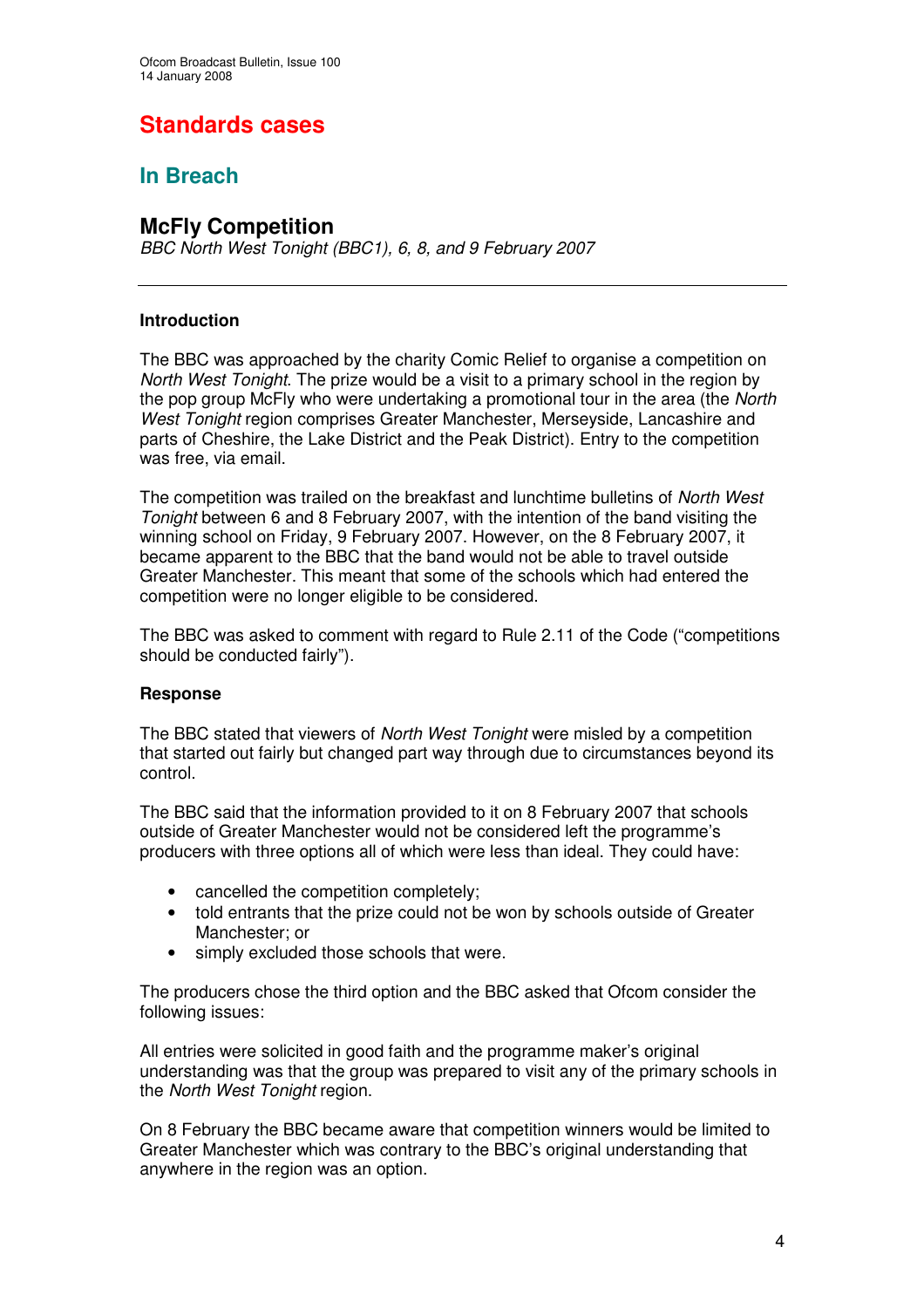On Thursday 8 February, a BBC broadcast journalist reviewed all of the entries and created a shortlist of five for the competition organisers. That shortlist included two schools approximately 35 miles outside of Greater Manchester. It was hoped that the best entrant would be selected by the competition organisers and the BBC did not express any particular preference for the winner. The winning school was chosen from this shortlist and was in Greater Manchester.

The BBC stated that at its conception the competition was fair. The producers of *North West Tonight* understood that the scope for the prize was any primary school in the *North West Tonight* coverage area.

However, on the final day of the competition, it knew that schools outside of the Greater Manchester area would not be considered which it accepted was unfair.

### **Decision**

Having taken into account the BBC's response, Ofcom noted that the original terms and conditions for the competition changed. Only schools within Greater Manchester would be considered and this came to light just before the competition was to be concluded, without viewers being made aware that this was the case. This was unfair to those viewers who entered the competition on the basis that they had a fair and equal chance of winning it, when in fact, due to the location of their school, they had no chance of winning.

Ofcom considers that the BBC should have made it clear to its viewers before the competition was closed that it was not going to be possible to honour the original terms and conditions of the competition.

We note that in this case there was limited harm to viewers as entry was free by way of email and that a genuine local school won the prize. The BBC wished to apologise unreservedly for its mistake.

Ofcom underlines to broadcasters that if a material problem arises with the conduct of a competition, viewers or listeners must be informed as soon as possible. Broadcasters must not proceed with the competition without informing the audience of that problem if it is likely to affect viewers or listeners' decision to participate.

### **Breach of Rule 2.11**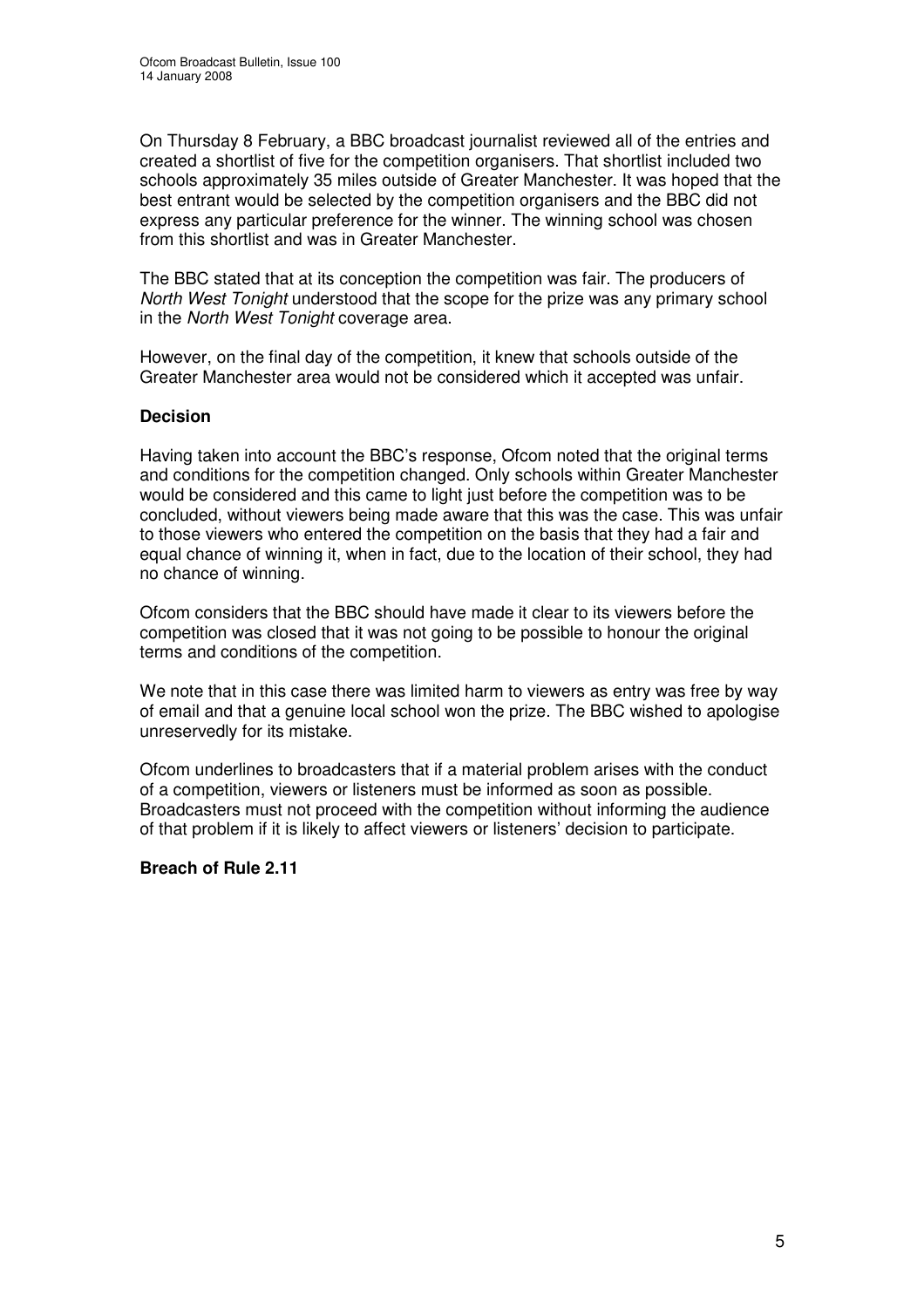### **Dirty Cows** *LIVING, 14 October 2007, 17:00*

### **Introduction**

*Dirty Cows* is a reality show in which city girls compete to be a young farmer's date. Seven viewers complained about the use of the word "fucking" on a number of occasions in this pre-watershed programme. Some were watching with young children. Ofcom asked Virgin Media Television, which owns and is responsible for compliance at LIVING, for comments in relation to Rule 1.14 (the most offensive language must not be broadcast before the watershed or when children are particularly likely to be listening).

### **Response**

Virgin Media Television apologised for the inclusion of this seriously offensive language before the watershed. A mistake in the scheduling process had unfortunately led to this error. It explained that a fault with the sound had been identified in the edited 'PG' version of the programme, which had all the swearing correctly bleeped for pre-watershed transmission. Unfortunately staff had decided to use the post-watershed version at 17:00 without first checking its suitability for an early evening slot.

Virgin Media Television said it had introduced new and tighter procedures and enhanced training as a result of this incident.

### **Decision**

Ofcom recently issued guidance to broadcasters (see Broadcast Bulletin, issue 89 at http://www.ofcom.org.uk/ty/obb/prog\_cb/obb89) to remind them that they are under a clear duty to ensure that robust procedures are in place, supported by a sufficient number of appropriately qualified and trained staff, to ensure full compliance with the Code in respect to the broadcast of unsuitable material pre-watershed. Failure to have adequate compliance procedures in place to ensure compliance is a serious matter and can lead to regulatory action being taken.

Ofcom notes Virgin Media Television's explanation for the error and the apology and acknowledges the steps taken to prevent any similar occurrence. However, the word "fucking" was used on four separate occasions in this programme. Ofcom appreciates the offence this would have caused viewers, especially those watching with children, and therefore records a formal breach of Rule 1.14 of the Code.

### **Breach of Rule 1.14**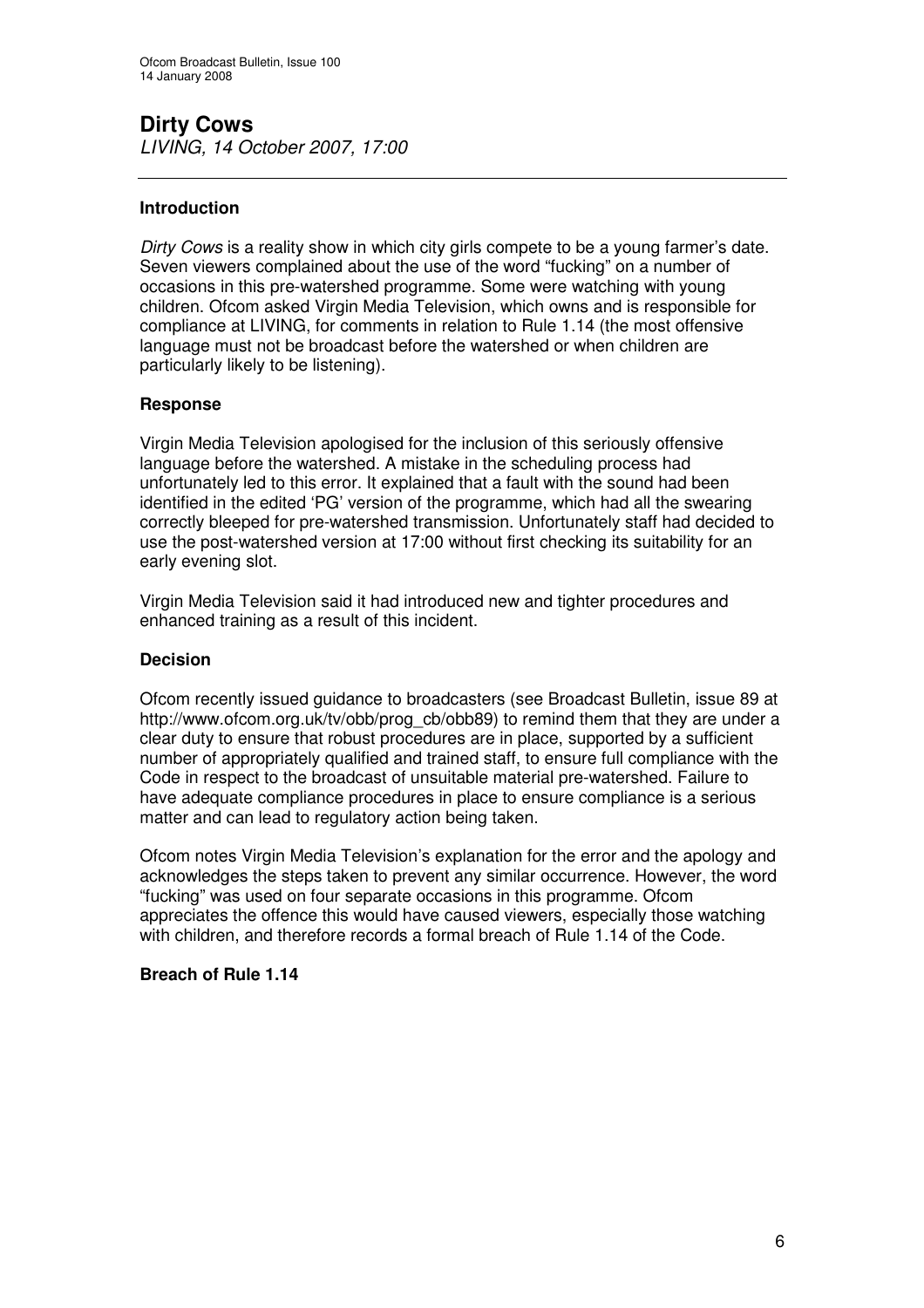# **UK's Toughest Jobs**

*Discovery +1, 20 October 2007, 16:00*

### **Introduction**

*UK's Toughest Jobs* is a reality programme that follows unemployed youths who agree to take on demanding jobs in a variety of industries. This episode featured three young people who worked in the airline salvage business. A viewer, who was watching with his young son, objected to the inclusion of offensive language ("fuck", "fucking", "shit" and "bollocks") at a time when he did not expect to encounter such language.

Ofcom asked the broadcaster to comment in respect of Rule 1.14 of the Code (the most offensive language must not be broadcast before the watershed or when children are particularly likely to be listening).

### **Response**

The broadcaster said it very much regretted that there were incidents of swearing in this particular edition and apologised. Discovery traced the error to an outside company who were responsible for dealing with the broadcaster's playout facilities. They had incorrectly transmitted a post watershed episode, *Aircraft Salvage*, instead of the intended pre-watershed episode, *Boat Builders*. The broadcaster said a number of steps had subsequently been put in place to ensure that this would not happen again.

#### **Decision**

Ofcom recently issued guidance to broadcasters (see Broadcast Bulletin, issue 89 at http://www.ofcom.org.uk/tv/obb/prog\_cb/obb89) to remind them that they are under a clear duty to ensure that robust procedures are in place, supported by a sufficient number of appropriately qualified and trained staff, to ensure full compliance with the Code in respect to the broadcast of unsuitable material pre-watershed. Failure to have adequate compliance procedures in place to ensure compliance is a serious matter and can lead to regulatory action being taken.

In this case, the language was clearly the most offensive and not suitable for broadcast before the watershed. Ofcom welcomes the improved compliance procedures that the broadcaster has initiated in response to this complaint to ensure there is no recurrence of this problem. However, Ofcom considers it appropriate to record a breach of the Code.

#### **Breach of Rule 1.14**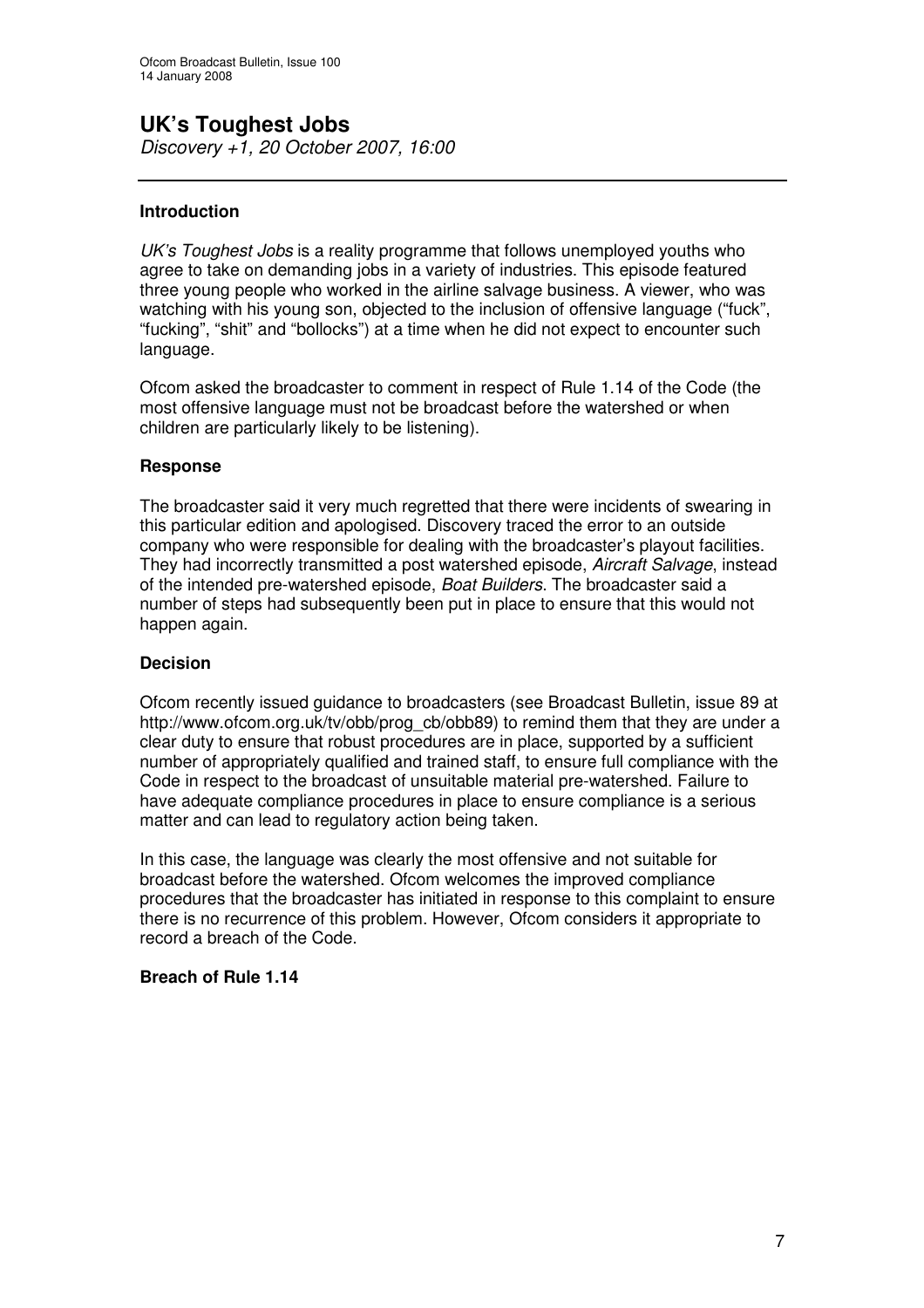### **Rich Kids' Cattle Drive**

*E! Entertainment, 29 October 2007, 17:20*

### **Introduction**

*Rich Kids' Cattle Drive* is a reality programme that features the children of celebrities working on a Colorado cattle ranch. A viewer objected to the repeated broadcast of offensive language ("fuck" and "fucking") at a time that was unsuitable. Ofcom asked the broadcaster to comment in respect of Rule 1.14 of the Code (the most offensive language must not be broadcast before the watershed or when children are particularly likely to be listening).

### **Response**

E! Entertainment said that it takes its obligations under the Code very seriously. With programmes such as *Rich Kids Cattle Drive*, two different versions are prepared: the 'unmasked' version to be broadcast after the watershed and the 'masked' version to be aired before the watershed. In 'masked' versions, bad language is 'bleeped'out. Unfortunately, in the case of this episode, the person in charge of logging the 'masked' version for broadcast at 17:20 mistakenly scheduled the 'unmasked' version and, consequently, the wrong episode version went to air. As a result of this incident, the person responsible had been disciplined.

### **Decision**

Ofcom recently issued guidance to broadcasters (see Broadcast Bulletin, issue 89 at http://www.ofcom.org.uk/tv/obb/prog\_cb/obb89) to remind them that they are under a clear duty to ensure that robust procedures are in place, supported by a sufficient number of appropriately qualified and trained staff, to ensure full compliance with the Code in respect to the broadcast of unsuitable material pre-watershed. Failure to have adequate compliance procedures in place to ensure compliance is a serious matter and can lead to regulatory action being taken.

Rule 1.14 makes clear that the most offensive language – like that broadcast in this instance – is unacceptable before the watershed. Ofcom notes that the present breach of Rule 1.14 is a repeated breach.

In Bulletin 52, a breach of Rule 1.14 was also recorded in relation to the same series. At that time, the broadcaster assured us that it would put in place additional checks to ensure no recurrence of the problem. In the current case, while we acknowledge that the inclusion of the most offensive language was a result of human error, Ofcom is very concerned that the broadcaster still did not have sufficiently robust compliance systems in place in October 2007 to prevent such mistakes. Ofcom therefore puts the broadcaster on notice that it will consider taking further regulatory action in the event of any future Code breach.

### **Breach of Rule 1.14**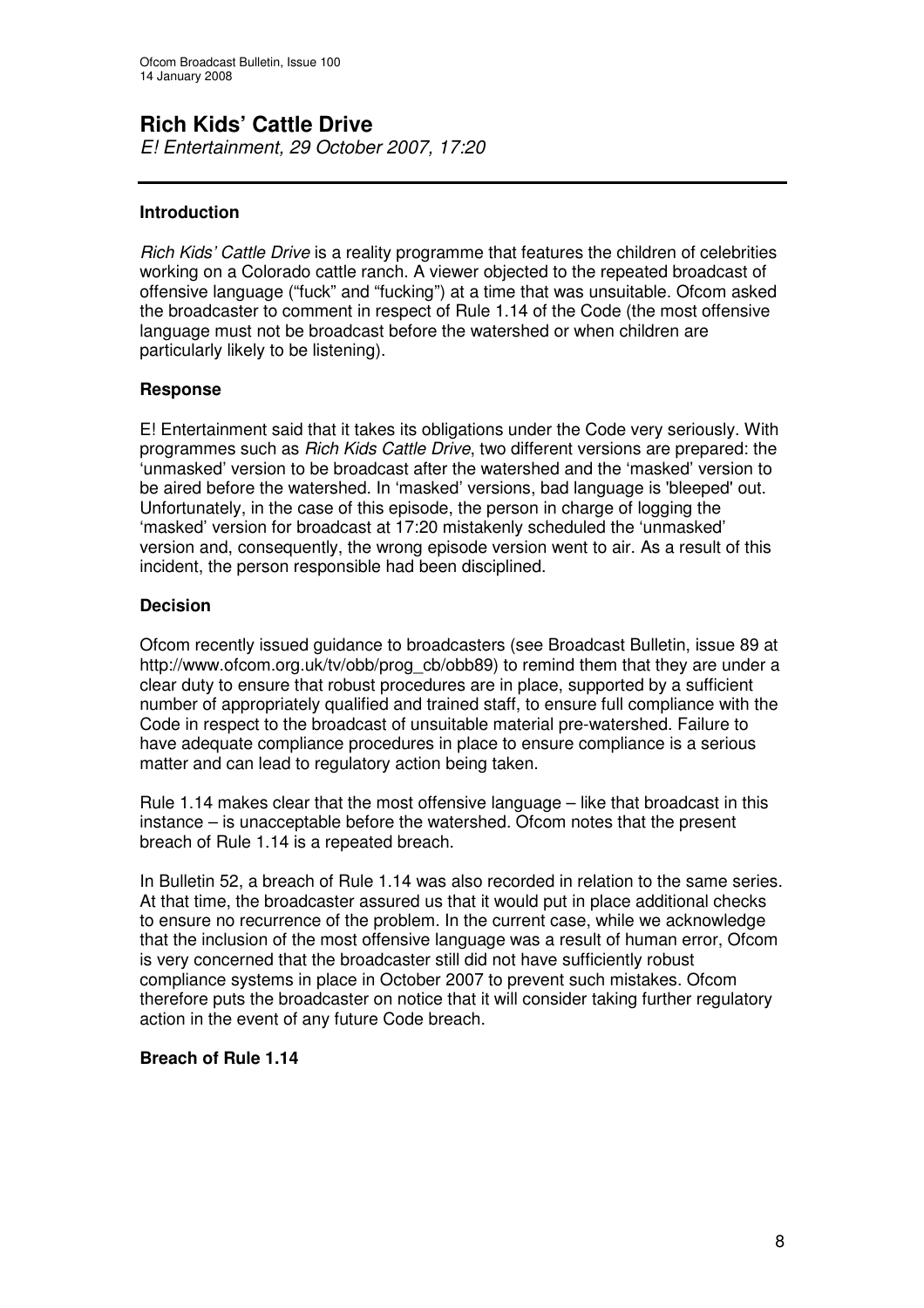### **Ryanair.com POP POP POP** *Bubble Hits, 9 November 2007, 14:00*

### **Introduction**

*Ryanair.com POP POP POP* is a programme featuring music videos. It is broadcast on Bubble Hits, a dedicated music channel. Throughout the programme, an onscreen graphic stating *"Ryanair.com POP POP POP"* was displayed. Ofcom was concerned about this continuous reference throughout the programme to what appeared to be the programme sponsor. We requested comments from Bubble Hits in relation to Rule 9.5 of the Code (no promotional references to the sponsor; nonpromotional references are permitted only where they are editorially justified and incidental).

### **Response**

Bubble Hits confirmed that the programme was sponsored by Ryanair.com and the programme title incorporated the sponsor's name. It said that the on-screen graphic displayed throughout the programme, *"Ryanair.com POP POP POP",* was the name of the programme and not Ryanair's logo.

#### **Decision**

The Code requires sponsored programmes to be identified clearly. One way broadcasters notify audiences of sponsorship arrangements is by incorporating the sponsor's name into a programme title. While this is a legitimate way to identify sponsored content, broadcasters need to take care over references within the programme to its title to avoid these references becoming promotional through giving undue prominence to the sponsor. While there is no absolute prohibition on references to the sponsor in sponsored programmes, references must not be promotional and must be editorially justified and incidental.

Ofcom considered that, in this case, the continuous reference to the sponsor by way of the on-screen graphic was excessive, not incidental and not justified by the editorial requirements of the programme. It was therefore in breach of Rule 9.5 of the Code.

### **Breach of Rule 9.5**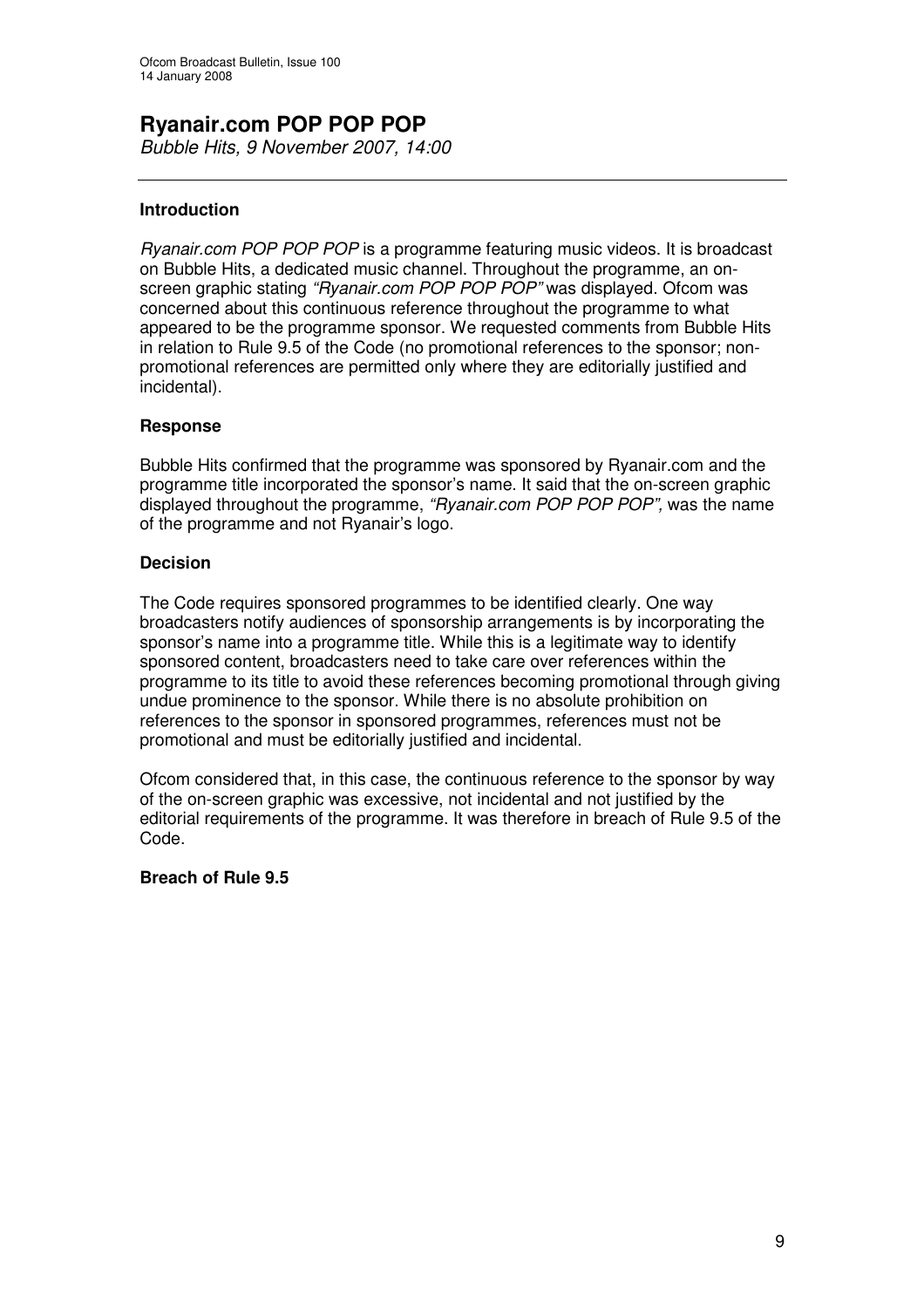### **Radio Ramadan (Bristol)**

*11 and 12 October 2007, various times*

### **Introduction**

Radio Ramadan was granted a Restricted Service Licence for 28 days to celebrate the holy month of Ramadan. We received a complaint from a listener who was offended by comments made by presenters on two separate occasions. We therefore requested recordings for the times and dates specified by the complainant.

### **Response**

The station said that it was unable to provide copies of the material broadcast, due to a technical failure of their recording equipment.

#### **Decision**

In the absence of recordings, we were unable to investigate the complainant's concerns further. It is a condition of a radio broadcaster's licence that it has adequate procedures in place to ensure that it retains recordings of its output for 42 days and provides Ofcom with any material on request. Failure to supply the recordings for the 11 and 12 October 2007 is a serious and significant breach of Radio Ramadan's licence. This breach will be held on record.

### **Breach of Licence Condition 8 (Retention and production of recordings)**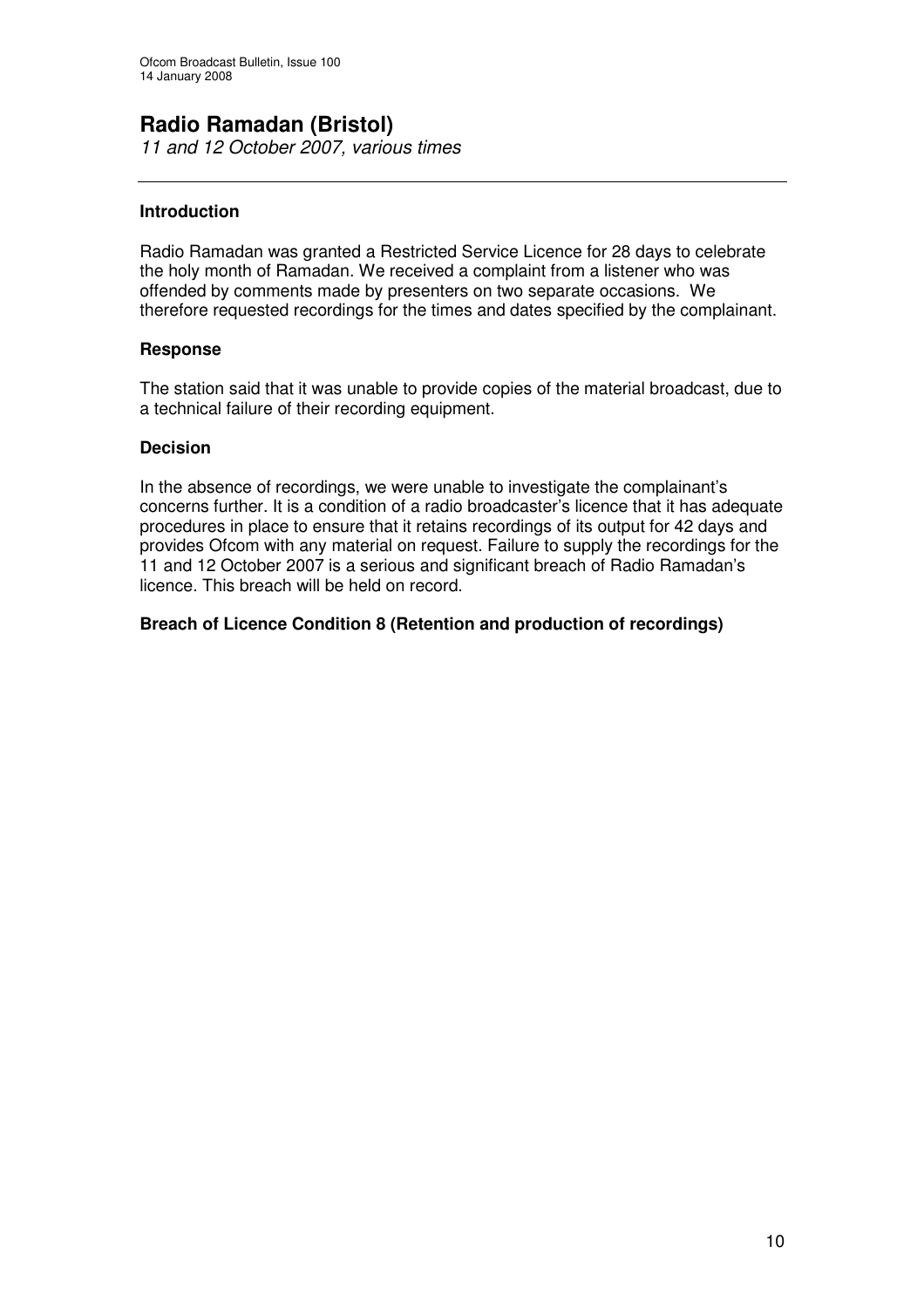### **Resolved**

### **F1: Japanese Grand Prix**

*ITV1, 30 September 2007, 04:30*

### **Introduction**

Ofcom received two complaints about ITV1's coverage of the Formula 1 Japanese Grand Prix. Both complainants objected to the use of the word "fuck" by Mark Webber, a driver who was interviewed 'live' after the race, at 07:05.

Ofcom asked ITV to comment in relation to Rule 1.3 (children must be protected by appropriate scheduling from material that is unsuitable for them) and Rule 1.14 (the most offensive language must not be broadcast before the watershed) of the Code.

### **Response**

ITV stated that Mark Webber was interviewed after being hit by another car and forced out of the race. During the interview, he said:

*"It's kids isn't it? Kids with not enough experience. Doing a good job then they fuck it all up"*.

The interviewer closed the interview immediately and apologised for the language. The race commentator then also apologised and referred to *"a very angry Mark Webber"*.

ITV said that it was a regrettable and isolated lapse in a live interview with a professional racing driver "coming down" from pressure and feeling intense frustration. ITV said it did not choose to broadcast the offensive word and repeated the apologies already offered on air.

### **Decision**

Research undertaken by Ofcom shows that the word "fuck" is considered to be very offensive. Therefore this language should not be broadcast before the watershed.

Ofcom accepts that 'live' broadcasting poses special compliance challenges for broadcasters. Nonetheless, a broadcaster must do its utmost to ensure compliance with the Code. In deciding what action to take in this case, Ofcom took into account that the broadcaster acted appropriately by ceasing the interview immediately and apologising twice, and that audience figures showed the number of child viewers at the time the offensive language was broadcast was very low. Ofcom therefore considers the matter resolved.

### **Resolved**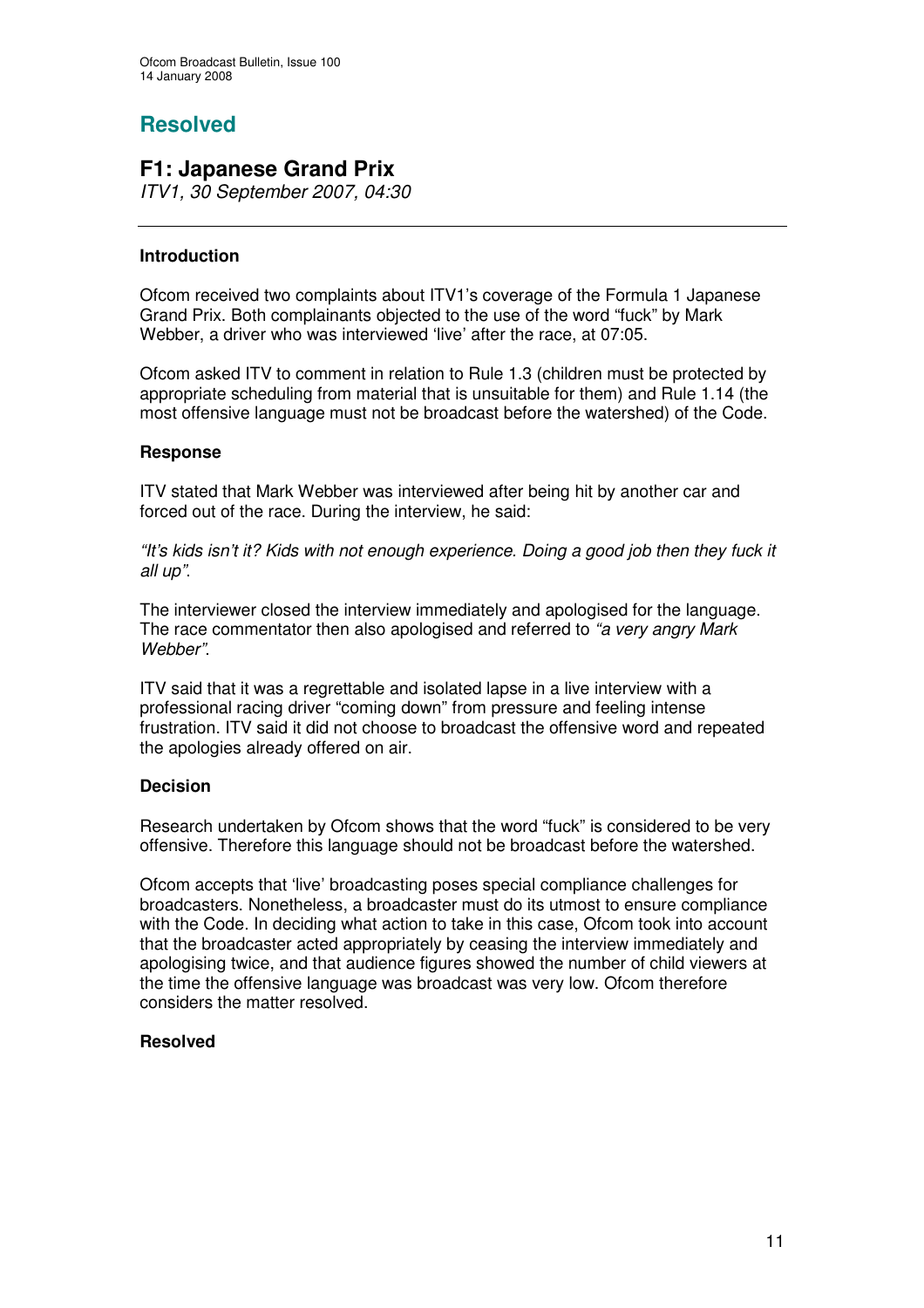# **Not Upheld**

### **Hell's Kitchen**

*ITV1: 4 and 6 September 2007, 21:00; 7 September 2007, 22:00; 8 September 2007, 21:40; 10 September 2007, 21:00*

### **Introduction**

The third series of *Hell's Kitchen* featured the well-known chef Marco Pierre White training ten celebrities how to cook. Among the contestants learning how to become chefs were former *Big Brother* winner Brian Dowling and comedian Jim Davidson. The series was broadcast on consecutive nights over a two week period as the public voted for the celebrity they wished to remain in the kitchen.

Over the period 4-10 September 2007, Ofcom received 197 complaints about the programme. In summary, concern was expressed that Jim Davidson made bullying and homophobic comments, which were largely directed at Brian Dowling. For example, Jim Davidson referred to "shirt-lifters" and "poofs". Some of the complainants also expressed concern that Jim Davidson made these offensive comments without being censured by ITV.

Ofcom asked ITV to comment with reference to Rule 2.3 of the Code which states "in applying generally accepted standards broadcasters must ensure that material which may cause offence is justified by the context."

Ofcom also received a further 31 complaints from viewers about the use of the phrase "pikey's picnic"*,* said by Marco Pierre White during the episode broadcast on 6 September.

### **Response**

ITV stated that the episodes of *Hell's Kitchen* broadcast on 4, 7, 8 and 10 September followed generally accepted standards and complied with Rule 2.3 of the Code. The programmes undoubtedly contained language and terms that were potentially offensive. However, ITV believed that they were justified by the context.

It said that as a reality show it was necessary for *Hell's Kitchen* to reflect fairly and accurately what was unfolding in the kitchen. The antagonism between Brian Dowling and Jim Davidson was central to the developing story. The broadcaster argued that it was editorially important to explore the issues of the perceived generation gap between some of the contestants, and of the acceptability of Jim Davidson's behaviour and views.

ITV stated that viewers were given information about the potentially offensive nature of the content before the programmes broadcast on 7 and 10 September which included the offensive language complained of.

In terms of the degree of likely harm and offence, ITV argued that Jim Davidson's language and behaviour were "forcefully challenged" in the programmes and therefore placed in context: Brian Dowling challenged him during their disagreements broadcast on 7 and 10 September; Jim Davidson was interviewed in the "wine cellar" about his language; and fellow contestants Paul Young and Adele de Silva questioned Jim Davidson's behaviour on 10 September following the final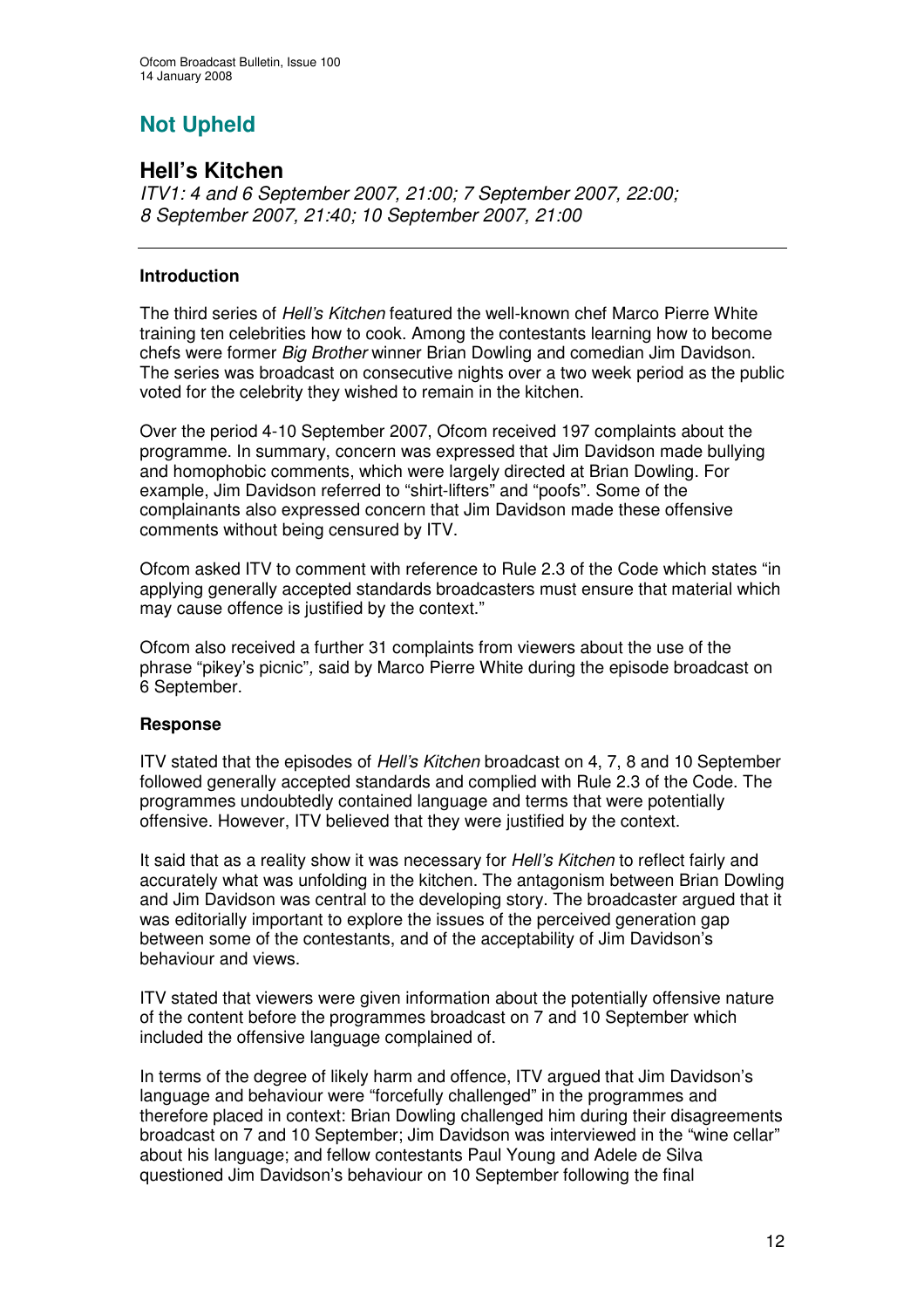confrontation with Brian Dowling. ITV said Jim Davidson's language and behaviour were placed against a backdrop that made it clear that the contestants, ITV and society in general did not think it acceptable to use terms such as "shirt-lifter" or to make an issue of a person's sexuality.

ITV added that the programmes on 4, 7, 8 and 10 September 2007 needed to be viewed in the context of the series as a whole. In particular, the broadcaster pointed to the episode broadcast on 11 September, which showed Jim Davidson being asked by the broadcaster to leave the programme and apologise for overstepping acceptable boundaries during the disagreement with Brian Dowling the previous evening.

ITV said that robust compliance procedures were in place and that all contestants were briefed by the producers before the series started as to what language and behaviour was deemed to be unacceptable for broadcast. Events on set were viewed as they went out live by the production team, who had been briefed to look out for and note unacceptable behaviour or language and ensure contestants were challenged when required.

Taking the overall context into account, ITV believed that the material broadcast on 4, 7, 8 and 10 September did not exceed the expectation of the audience of a postwatershed reality show such as *Hell's Kitchen*.

### **Decision**

The Code does not, in itself, prohibit the broadcast of offensive language or behaviour. Such material can be transmitted, provided that members of the public have adequate protection from its inclusion.

In providing adequate protection, Rule 2.3 of the Code requires that broadcasters must apply generally accepted standards and that the inclusion of any offensive material is justified by context. Context includes, but is not limited to:

- the editorial content of the programme or series;
- the extent to which the content can be brought to the attention of the audience;
- the time of broadcast:
- the degree of offence likely to be caused by the inclusion of any particular sort of material; and
- the likely expectation of the audience.

In addition Ofcom must exercise its duties in a way which is compatible with Article 10 of the European Convention on Human Rights. This provides for the right of freedom of expression and the right to hold opinions and to receive and impart information and ideas without interference by a public body. Applied to broadcasting, Article 10 protects the broadcaster's right to transmit material as well as the audience's rights to receive material as long as the broadcaster ensures compliance with the Rules of the Code and the requirements of statutory and common law.

Ofcom believes audiences now have a fairly clear awareness of the conventions of 'reality' programming: it is unscripted, places together people with different personalities and opinions and observes how they interact with one another. It is often set in a challenging and confined environment and, as such, one can expect tensions and conflict.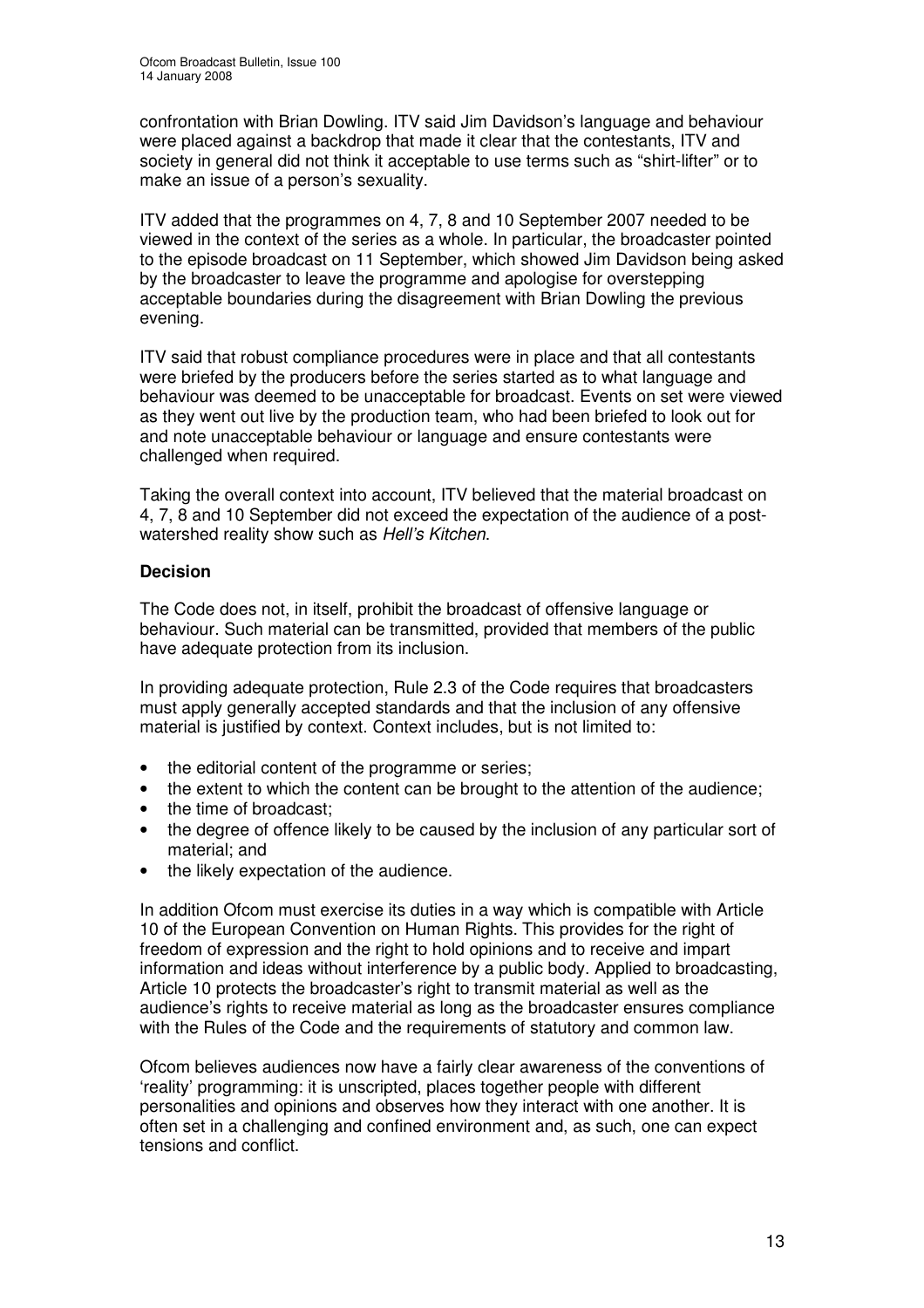Ofcom therefore accepted that it was an integral part of the context of the programme that viewers could accurately see the contestants' behaviour and beliefs unfolding without the broadcaster's editorial intervention. Indeed, as the audience could vote for their favourite contestant it was a key element of the programme that viewers gained an unedited insight into the contestants' personalities. Further, it would be a disproportionate limitation on freedom of expression to require that the contestants on *Hell's Kitchen* could only express views that met generally accepted standards. Therefore, even if viewers felt that certain behaviour was offensive, this did not mean that ITV was not able to broadcast it *in context*.

In terms of context, Ofcom noted the programmes were all broadcast after the watershed. Further, clear information was given to viewers before the start of the programmes that some of the material they were about to see could cause offence.

In terms of the likely degree of harm and offence, Ofcom further noted that during the episodes broadcast on 4, 7 and 8 September Jim Davidson did not direct offensive comments at Brian Dowling. For example, during the programme broadcast on 7 September, the terms "shirt-lifter" and "poof" were used by Jim Davidson to illustrate words that might be deemed unacceptable, not as personal comments. Further, Ofcom noted that during these three programmes Brian Dowling did not accuse Jim Davidson of directing offensive homophobic comments towards him.

Ofcom also considered the concerns raised by some complainants that ITV condoned or encouraged the offensive comments. We noted that Jim Davidson's comments were restricted by ITV and importantly were challenged by the other contestants. Where Jim Davidson's comments appeared to become more personal and potentially offensive ITV ensured that any offensive material was justified by the context within the programme as broadcast.

Ofcom also noted that there was a consensus view on the programme that Jim Davidson's behaviour towards Brian Dowling was not acceptable and that he was in the minority. As well as the contestants expressing their opinions, presenter Angus Deayton made several observations about the perception of Jim Davidson outside of *Hell's Kitchen* and his popularity *"going up in smoke"*.

Taking all these considerations into account, Ofcom reached the view that ITV took appropriate care to ensure adequate context for Jim Davidson's views. Ofcom therefore considers there was no breach of Rule 2.3 on this occasion.

With regard to the comment "pikey's picnic" made by Marco Pierre White during the episode on 6 September 2007, we note that the phrase was used to describe the standard of presentation of food by the contestants. In response, one of the contestants, Lee Ryan, expressed his unhappiness about the phrase and subsequently took this up with Marco Pierre White, explaining that he perceived it as offensive to Travellers.

Ofcom recognises that the word "pikey" is an offensive and pejorative term. However, through a participant, it was clear in the programme that such a term can be offensive and unacceptable for some. We therefore considered that, on balance, and within the specific editorial context of a programme such as *Hell's Kitchen*, the comment did not breach Rule 2.3 of the Code.

### **Not in Breach**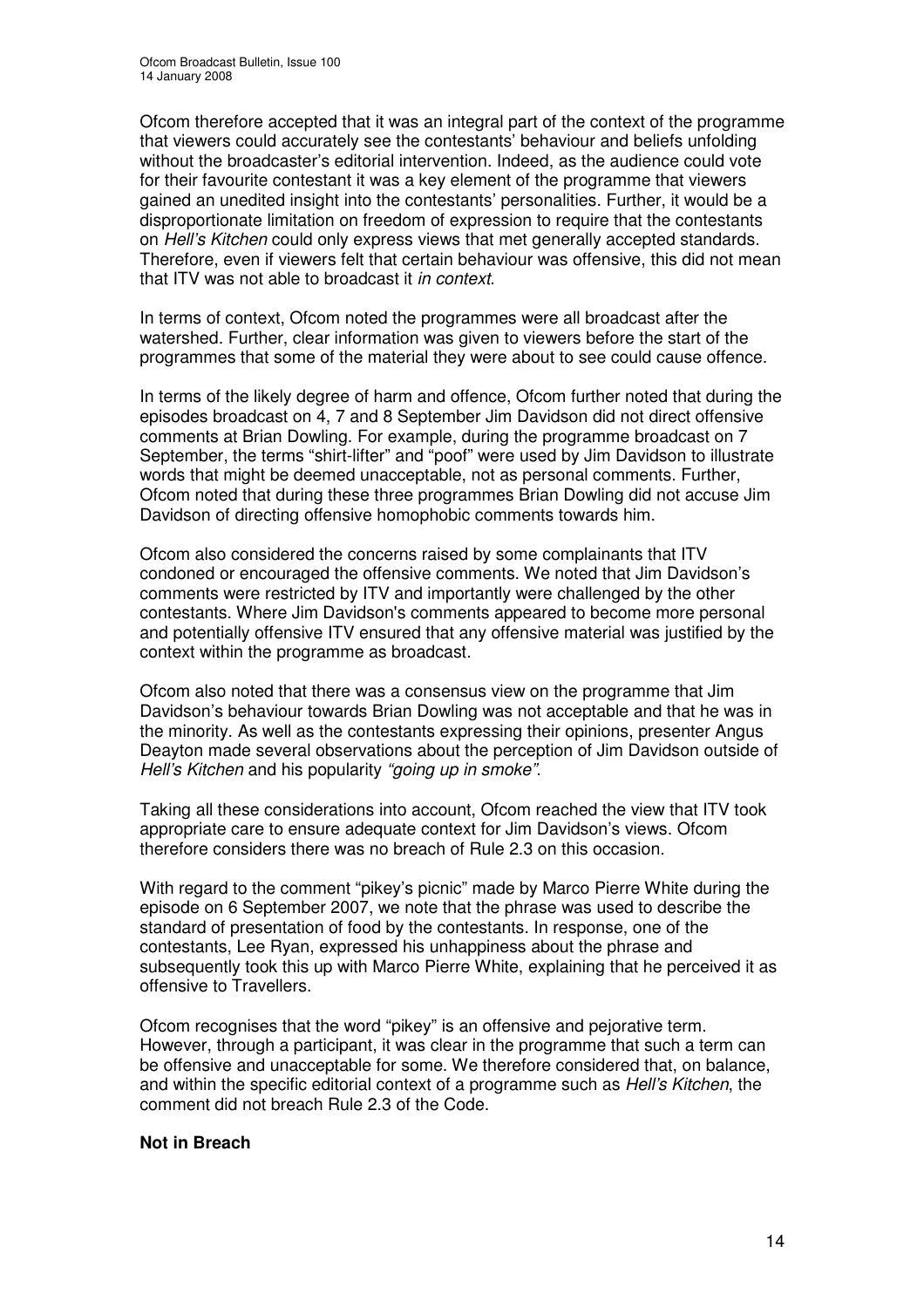**Weekend "Nazis"** *BBC1, 27 August 2007, 20:30*

### **Introduction**

In the documentary *Weekend "Nazis",* reporter John Sweeney investigated people who spent their leisure time re-enacting incidents and activities from World War Two. The report focused, in particular, on those who chose to wear Nazi uniforms. Filming took place at a World War Two re-enactment weekend in Kent. Towards the end of the programme, undercover filming revealed that a minority of the people involved had extreme racist views.

Two viewers contacted Ofcom to complain about uncensored offensive language broadcast in the programme, including the words "nigger" and "coons". This language was also included in on-screen subtitles which accompanied the undercover filming section. The complainants, who were watching with children, objected that these words were not edited from the broadcast when other strong language (for example "fuck") was masked.

Ofcom asked the BBC to comment with reference to Rules 1.16 (offensive language should not be broadcast before the watershed unless it is justified by the context).

### **Response**

Whilst not disputing the offensive nature of these terms, the BBC replied that their inclusion was justified by the context of the programme and there were editorial reasons behind leaving these terms of racial abuse within the programme whilst bleeping out other forms of offensive language.

The BBC argued that John Sweeney's revelations as regards a disturbing side to a World War Two re-enactment were made apparent early on and were reinforced in the second half of the programme. Therefore viewers would be aware soon after the commencement of the programme of its potential to "disturb and offend". The BBC's view was that to have bleeped out the racially offensive terms "would have risked confusing the audience and obscuring the programme's findings".

### **Decision**

Rule 1.16 of the Code states that: "Offensive language must not be broadcast before the watershed…unless it is justified by the context. In any event, frequent use of such language must be avoided before the watershed".

Recent Ofcom research (Language and Sexual Imagery 2005) confirms that "nigger" and "coon" are considered highly offensive words. They were not broadcast frequently in this programme. The issue is therefore whether their use before the watershed was justified by the context. Ofcom's conclusion was that, on balance, it was justified for the following reasons.

This documentary was in part a serious investigation of an important issue – extremist views (and in particular racist views) among certain people involved with a World War Two re-enactment. A recent Ofcom finding on the Channel 4 documentary *Dispatches: Undercover Mosques*, published in Broadcast Bulletin 97 (http://www.ofcom.org.uk/tv/obb/prog\_cb/obb97/), underlined Ofcom's recognition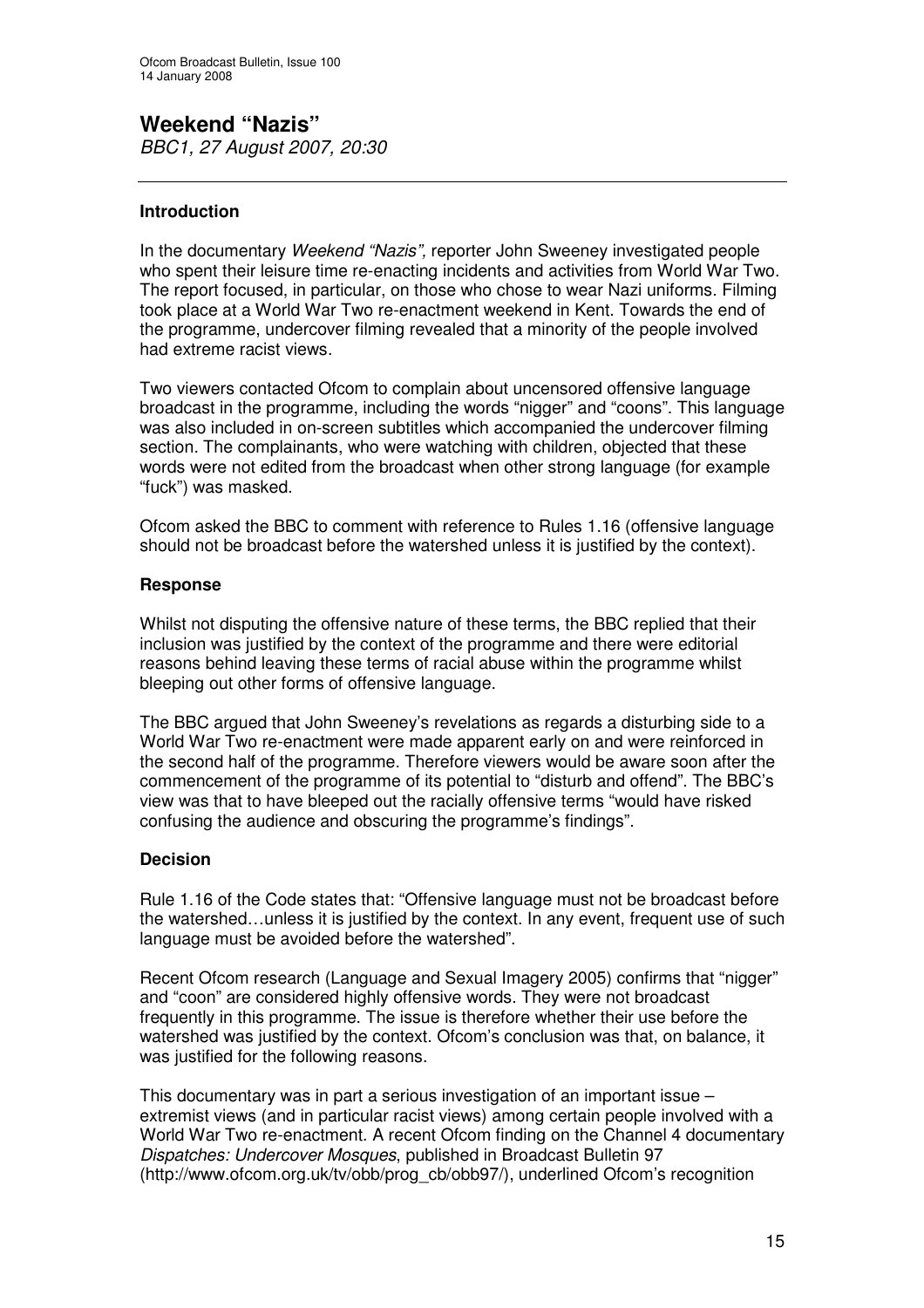that: "Investigative journalism plays an essential role in public service broadcasting and is clearly in the public interest. Ofcom considers it of paramount importance that broadcasters...continue to explore controversial subject matter. While such programmes can make for uncomfortable viewing, they are essential to our understanding of the world around us." Although the use of offensive swear words was masked, the unedited broadcast of the racist terms underlined one of the main purposes of this documentary – to expose racist views among certain people involved in a World War Two re-enactment. If the racist words had been edited out, this section of the programme would have had significantly less impact.

Although the programme began at 20:30, the offensive words were broadcast towards the end of the programme, after a build-up of revelations about the extreme views of some participants. For example, just before the words complained of were broadcast, viewers saw the presenter discover concentration camp memorabilia and anti-Semitic pamphlets openly on sale at the re-enactment event. Viewers were therefore prepared to a great extent for the use of the offensive words.

Also *Weekend "Nazis"*, although broadcast pre-watershed, was aimed at an adult audience. Viewing figures show that under-eighteens comprised only a small minority of the total audience. Given the title of the programme and the information available in listings publications and accompanying publicity, there was likely to be an awareness of the type of material to be included in such a broadcast. This, we believe, shaped the expectations of the audience and helped prepare them for the limited amount of offensive content. Viewers were likely to have recognised that such a documentary may not be suitable for young children. Further, the programme was in the timeslot normally occupied by *Panorama* which is known for its challenging and often hard hitting content.

On balance therefore, Rule 1.16 was not breached.

### **Not in breach**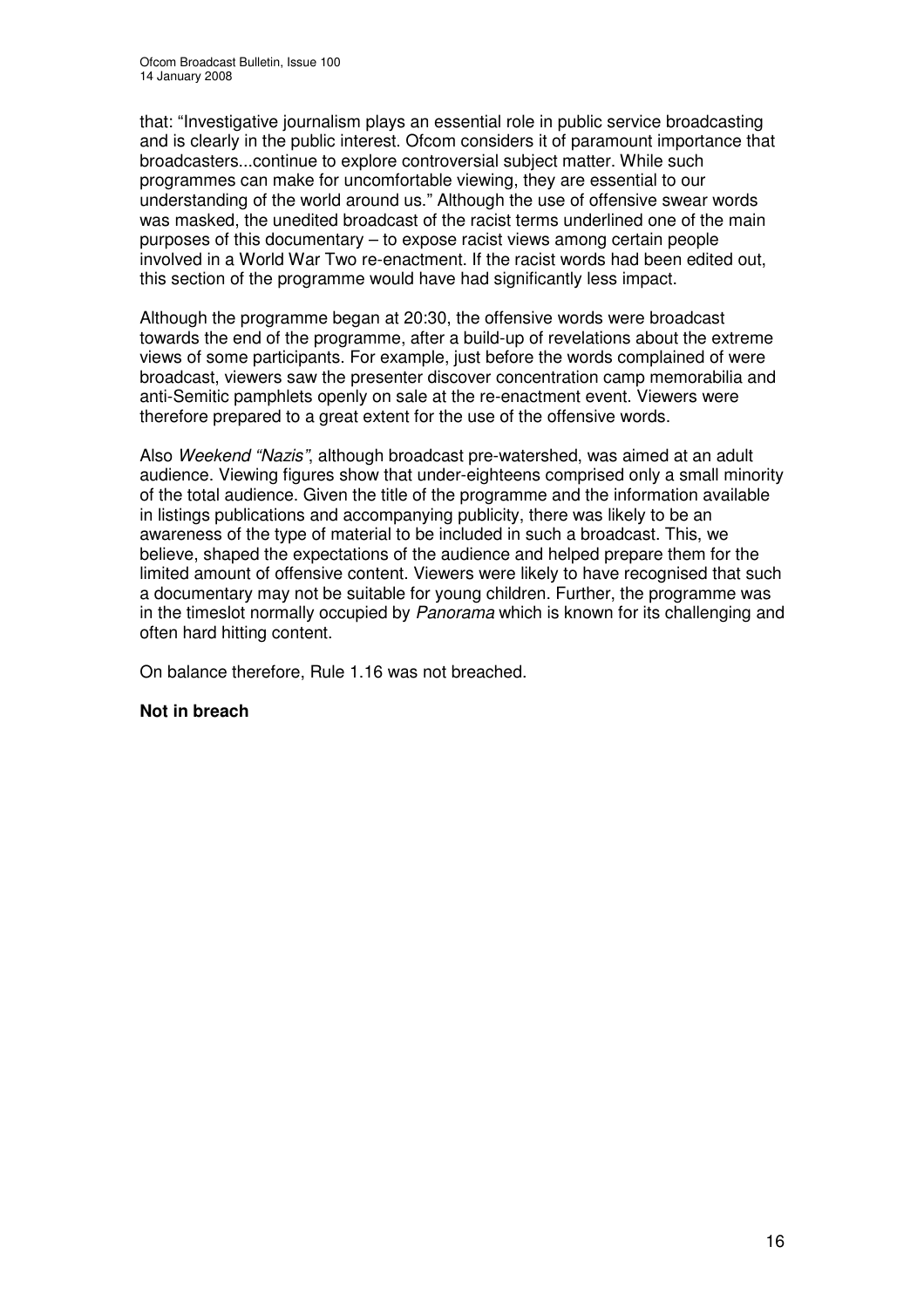# **Crash Test Dummies**

*Sky One, 7 October 2007, 09:00*

### **Introduction**

*Crash Test Dummies* is an entertainment show featuring two presenters, comedians Dan Wright and Steve Marsh, who carry out bizarre experiments and test objects which are claimed to be "indestructible". The narrator sets out the premise of the programme at the outset, noting the presenters have a *"mission to destroy the indestructible, to defeat the invincible, living the dream and testing to destruction."*

One segment in this episode – typical of the irreverent nature of the programme showed the presenters attempt to discover which sausage is most able to withstand a bullet. The narrator said: *"Using their trusted Glock 17s firing 9mm shells, the lads' plan is to find out which type of sausage is better in stopping a bullet, a French Toulouse or a German Frankfurter."*

Ofcom received one complaint which objected to the use of hand guns in a programme felt to be aimed at children, particularly in the present social climate. The complainant also said that to feature guns in a light-hearted way was irresponsible.

We asked for the broadcaster's comments in relation to Rule 1.13 (dangerous behaviour easily imitable by children must not be broadcast in children's programmes or shown before the watershed without editorial justification) and 2.4 (programmes must not condone or glamorise violent, dangerous or seriously antisocial behaviour or encourage others to copy such behaviour) of the Code.

### **Response**

Sky said that *Crash Test Dummies* is aimed at a general family audience and not specifically at children (which Ofcom classifies as people under the age of 15 years). It noted that on average over 75 per cent of the programme's audience is aged 16 or over when broadcast during this timeslot.

Sky argued that it was clear the item with the hand guns was carried out under controlled conditions – the experiment took place in an enclosed concrete room – and as such did not portray the act as occurring in 'normal' daily life. It said the paramount importance of safety was emphasised throughout, through the safety equipment worn by the presenters and the controlled environment in which the experiment was carried out. Sky also said a strong warning was given at the start of the programme and before the item to advise viewers not to copy the activities shown.

The broadcaster argued the item did not glamorise or condone violence, or show irresponsible gun use. It was clear these experiments were dangerous and should not be attempted, and were not likely to be easily imitable by children.

### **Decision**

Regarding Rule 1.13, the actions depicted were not easily imitable by children, requiring for example access to a hand gun. The weapons were also used solely to carry out the experiment shown. As such, the gun use was carefully positioned within the context of an experiment under what were clearly controlled conditions. Ofcom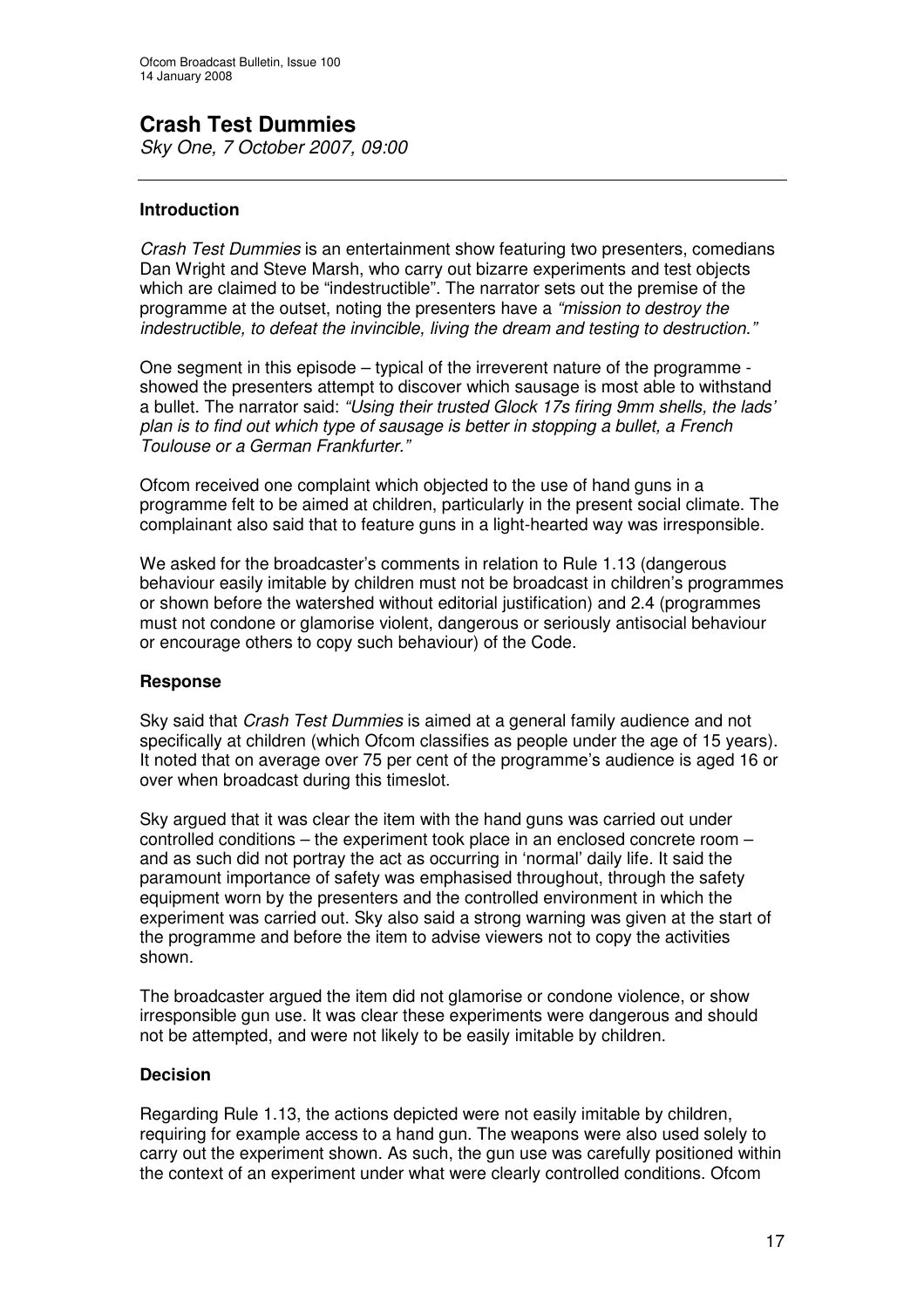was also mindful that *Crash Test Dummies* is not a children's programme but is intended for a more mixed audience, indicated by its transmission on Sky One, a channel known for appealing to a wide variety of tastes.

Concerning Rule 2.4, given the context of the programme and the reasons for the use of guns in this item, Ofcom did not judge the actions went so far as to condone or glamorise anti-social behaviour. While the experiments in the programme were clearly far-fetched and conducted in a humorous manner, it did not alter the importance placed on safety or advising viewers of the danger in weapon use. Both presenters wore safety equipment during the experiment and the guns were not mishandled.

Viewers were also given information about the nature of the content. An announcement was given at the start of the programme which said: *"Our Crash Test Dummies always use safety equipment and sometimes call in their stunt doubles for the really dangerous stuff".* One of the presenters then said straight to camera: *"So if you feel like trying one of these stunts yourself, don't bother. Not only would you look stupid, you'd probably end up dead".*

This programme was therefore not in breach of either Rule 1.13 or 2.4 of the Code.

#### **Not in breach**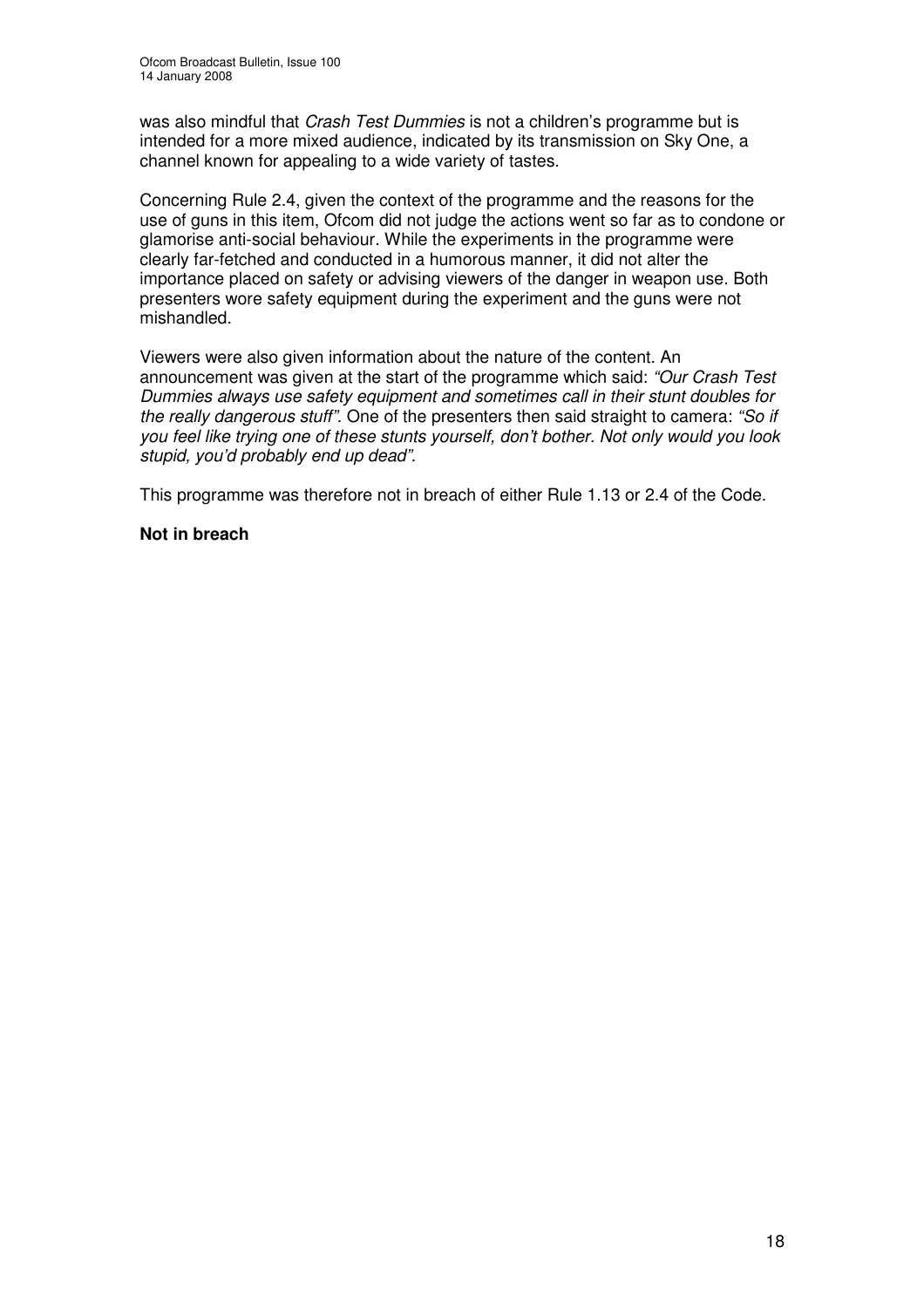### **Fairness and Privacy Cases**

### **Partly Upheld**

### **Complaint by Brodies LLP Solicitors on behalf of Parks of Hamilton (Coach Hirers) Limited**

*News Items, Real Radio (Central Scotland), 5 January 2007*

### **Introduction**

Parks of Hamilton (Coach Hirers) Limited ("Parks") is a firm that operates a fleet of coaches. On 3 January 2007 a coach owned by the company was involved in a fatal road accident on the M4 near Heathrow airport. Following the accident, vehicles of the same type were withdrawn from service for checks to be carried out. Real Radio (Central Scotland) ("Real Radio") reported in news bulletins broadcast at 11:00, 12:00, 13:00 and 14:00 on 5 January 2007 that a member of Parks' staff had informed them that exactly the same type of vehicle was being operated on Parks' Citylink service between Glasgow and Edinburgh. He gave an interview in the broadcasts and said that the company had decided not to follow the policy of withdrawing the vehicles for checks. In the last three reports, the presenter said that Parks been contacted by the station but had not provided a comment.

The law firm, Brodies, complained on behalf of Parks that the company was treated unfairly in the broadcast.

### **The Complaint**

### **Brodies' case on behalf of Parks**

In summary, Brodies complained on behalf of Parks that the company was treated unfairly in the items in that the allegation that the same type of vehicle as that involved in the accident was being operated by Parks was untrue. The day after the accident all vehicles of the same type were taken off the road for detailed examination. Real Radio was informed of this, via its solicitors, the same afternoon as the broadcast. Brodies said that it was unfair to Parks to include the allegation in the item.

### **Real Radio's case**

In response to the complaint of unfair treatment, Real Radio said in summary that the station believed that the reports on 5 January 2007 were in the public interest and that they emanated from a source that it believed to be credible. Two days after the crash in London, Real Radio took a local editorial decision to broadcast the comments made to the station that day by one of Parks' employees. This employee was clearly concerned about the lack of information provided by his company together with the potential for further danger to both drivers and passengers. The driver was concerned that, in his opinion, the coaches of the same type had not been withdrawn for safety checks. Everything said in the reports was manifestly in the public interest and was reported in good faith. The reports clearly attributed what was said to the driver and the items were not based on conjecture on the part of Real Radio.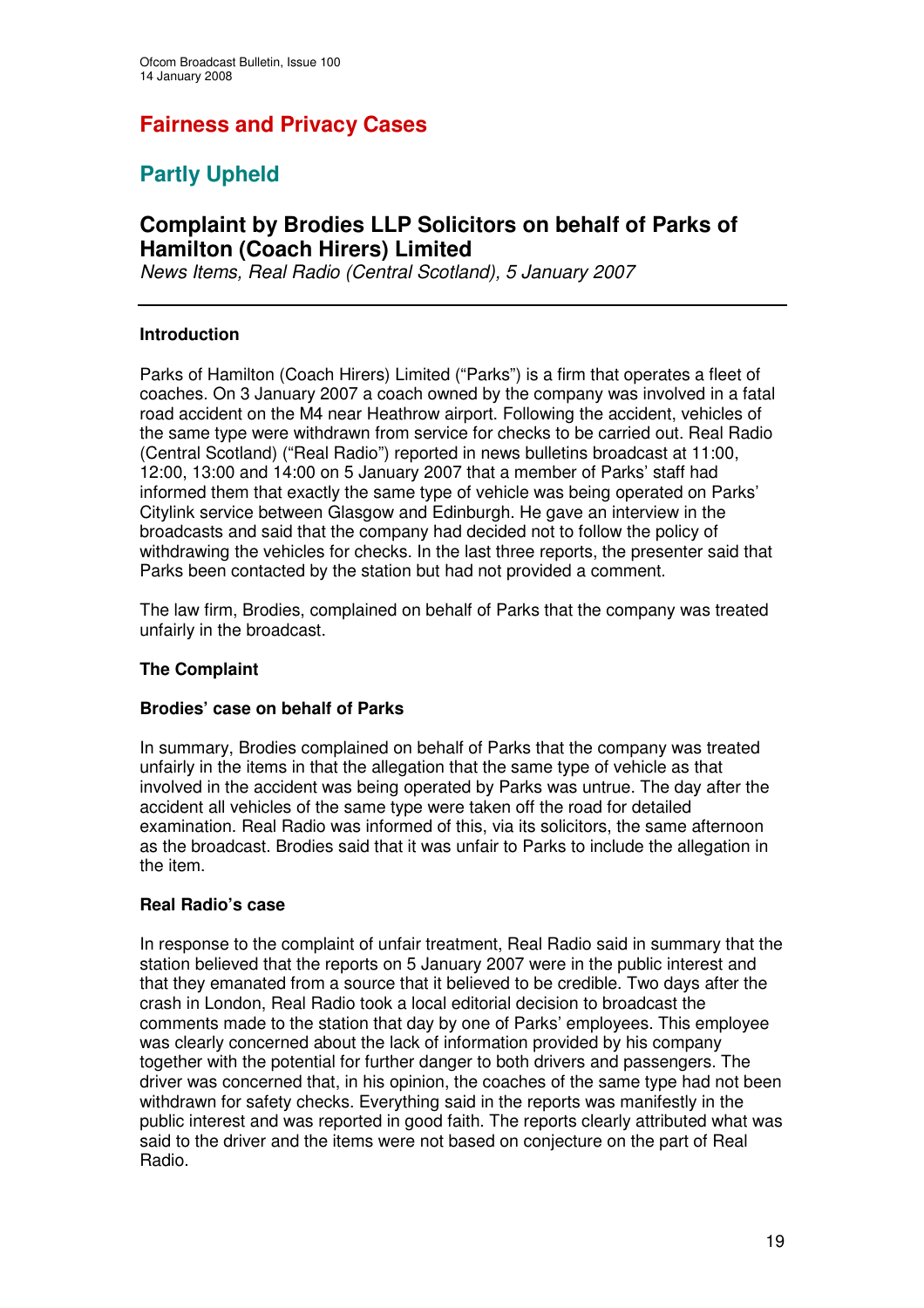Real Radio contacted Parks on 5 January 2007 and tried to offer an opportunity to respond to the claims made by the driver. It was made clear in the items that this had been done but that no response had been received. All that was received from Parks until 11 January 2007 was a decision not to comment. Because of this lack of a response, it was almost impossible within the currency of the report to establish the authenticity or otherwise of the driver's comments.

Real Radio said that the response that Parks said was faxed on the afternoon of 5 January 2007 was in fact sent to a firm of solicitors who had previously represented Real Radio in a different matter and not to Real Radio. In fact the first Real Radio knew of Parks' complaint about the news items was when the station received a follow-up letter from Brodies on 11 January 2007.

### **Decision**

Ofcom's statutory duties include the application, in the case of all television and radio services, of standards which provide adequate protection to members of the public and all other persons from unfair treatment in programmes included in such services.

In carrying out its duties, Ofcom has regard to the need to secure that the application of these standards is in the manner that best guarantees an appropriate level of freedom of expression. Ofcom is also obliged to have regard in all cases, to the principles under which regulatory activities should be transparent, accountable, proportionate, consistent and targeted only at cases in which action is needed.

Brodies' complaint on behalf of Parks was considered by Ofcom's Executive Fairness Group. Ofcom considered the complaint and the broadcaster's response, together with a recording and transcript of the programme as broadcast.

In the circumstances of this case Ofcom found the following:

In considering Parks' complaint that the story included in the items was untrue and that Real Radio was informed of this on the afternoon of the broadcasts, Ofcom took into account Practices 7.9 and 7.11 of the Code. Practice 7.9 states that broadcasters should take reasonable care to satisfy themselves that material facts have not been presented, disregarded or omitted in a way that is unfair to an individual or organisation. Practice 7.11 states that, if a programme alleges wrongdoing or incompetence or makes other significant allegations, those concerned should normally be given an appropriate and timely opportunity to respond.

In deciding whether there was unfairness to Parks, Ofcom considered the items broadcast during the day on 5 January 2007. It considered the communications between Parks and Real Radio after the broadcast only as background to the complaint.

Ofcom noted that Real Radio did not now dispute that the information provided by the man interviewed for the programme was incorrect. Ofcom also noted that Parks' representatives were attending a board meeting during the morning of 5 January 2007 to discuss the accident.

Ofcom further noted that a number of calls were made to Parks by Real Radio on 5 January 2007. The first of these was at 10:40, following a call to the station at 10:20 from the interviewee who alleged that Parks were still using vehicles of the type involved in the fatal accident. Another call was made by Real Radio to Parks at 12:00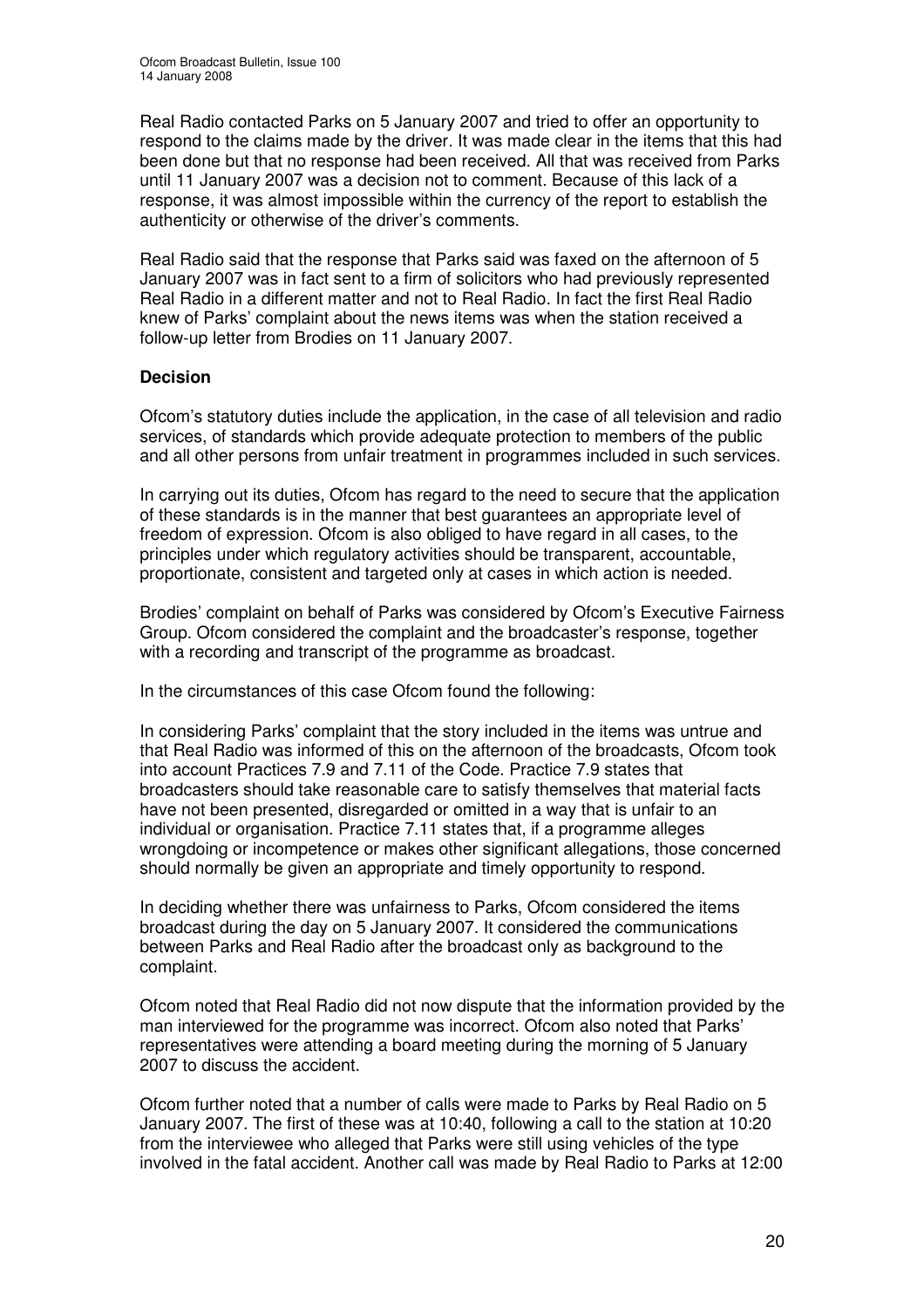and a further one at 14:00. Real Radio was informed by Parks on each occasion that there was no one available to take the call.

Ofcom took the view that the allegation made by the interviewee, that the situation he reported amounted to *"an accident waiting to happen"*, was significant and that Parks were entitled to be given an appropriate and timely opportunity to respond to it. In the particular circumstances of this case, Ofcom did not consider that a telephone call to Parks 20 minutes before broadcast of the first news item, in which the station was informed that no one was available to take the call, allowed Parks an appropriate and timely opportunity to respond. Despite being told that no one was able to take the call, Real Radio proceeded to broadcast the story. In view of the seriousness of the accident near Heathrow airport, the seriousness of the allegation made by the interviewee and the absence of any information from Parks, Ofcom did not consider that Real Radio took reasonable care in the circumstances of this case to satisfy itself that material facts were not presented in a way that was unfair to Parks in relation to the 11:00 news item. On this occasion, this was unfair to Parks.

However, in relation to the news bulletins at 12:00, 13:00 and 14:00, Ofcom considered that the information provided by the interviewee would, had it been true, have been of significant public interest. Having made a first call to Parks at 10:40, allowing Parks well over an hour to comment, and then other attempts to speak to a representative of Parks to verify the story, Real Radio was then justified in making the editorial decision to include the story in the later bulletins. Ofcom noted that it was the decision of Parks and Brodies to send their response to a firm of solicitors previously used by Real Radio, rather than communicate directly with the station to respond to the allegations made by the member of Parks' staff, although Real Radio itself had made contact with Parks direct and not via any solicitors. In these circumstances, Real Radio did take reasonable care to satisfy itself that the material facts were not presented in the later bulletins in a way that was unfair to Parks and did provide the company with an appropriate and timely opportunity to respond to the allegation made by the interviewee.

Ofcom therefore found unfairness to Parks in relation to the first news items, but not in respect of the later broadcasts.

The complaint of unfair treatment was partly upheld.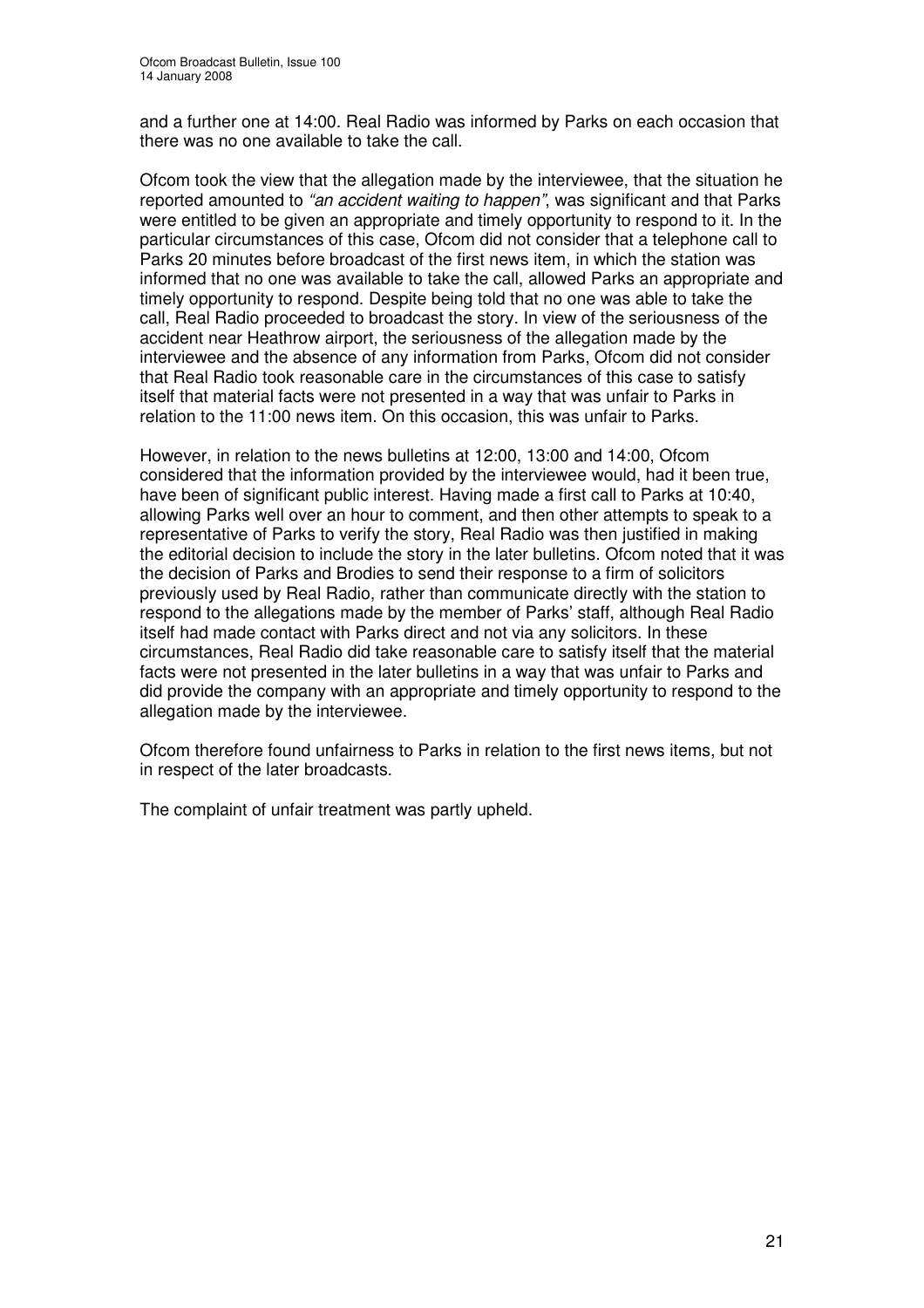# **Other Programmes Not in Breach/Out of Remit**

### **12 December 2007 to 7 January 2008**

| Programme                                    | <b>Trans</b> | <b>Channel</b>               | Category                                      | No of                   |
|----------------------------------------------|--------------|------------------------------|-----------------------------------------------|-------------------------|
|                                              | <b>Date</b>  |                              |                                               | complaints              |
| 118 118 Sponsor Credits                      | 01/12/2007   | ITV1                         | <b>Animal Welfare</b>                         | 1                       |
| 118 118 Sponsor Credits                      | 05/12/2007   | ITVI                         | <b>Animal Welfare</b>                         | $\mathbf{1}$            |
| A Smile and a Shoeshine                      | 11/10/2007   | <b>BBC Radio 4</b>           | Offensive Language                            | $\overline{3}$          |
| Alan Brazil's Sports Breakfast               | 07/01/2008   | talkSPORT                    | Inaccuracy/Misleading                         | $\overline{2}$          |
| Alan Carr                                    | 24/12/2007   | <b>BBC Radio 2</b>           | Generally Accepted                            | 1                       |
|                                              |              |                              | <b>Standards</b>                              |                         |
| All Star Family Fortunes                     | 08/12/2007   | ITV1                         | Sex/Nudity                                    | 1                       |
| All Star Family Fortunes                     | 05/01/2008   | ITV1                         | Generally Accepted<br><b>Standards</b>        | $\overline{1}$          |
| Arrange Me A Marriage                        | 13/12/2007   | BBC <sub>2</sub>             | Generally Accepted<br><b>Standards</b>        | 1                       |
| Arrange Me a Marriage                        | 22/11/2007   | BBC <sub>2</sub>             | Generally Accepted<br><b>Standards</b>        | 1                       |
| <b>BBC News</b>                              | 21/12/2007   | BBC <sub>1</sub>             | Commercial<br>References                      | 1                       |
| <b>BBC News</b>                              | 21/11/2007   | BBC <sub>1</sub>             | Generally Accepted<br><b>Standards</b>        | 1                       |
| <b>BBC News</b>                              | 20/12/2007   | BBC1                         | Due Impartiality/Bias                         | 1                       |
| <b>BBC News 24</b>                           | 22/12/2007   | <b>BBC News 24</b>           | Commercial<br>References                      | $\mathbf{1}$            |
| <b>BBC News 24</b>                           | 07/12/2007   | <b>BBC News 24</b>           | Sex/Nudity                                    | 1                       |
| <b>BBC Radio WM</b>                          | 14/10/2007   | <b>BBC Radio</b><br>WM       | Generally Accepted<br><b>Standards</b>        | $\overline{\mathbf{1}}$ |
| <b>BBC2 Ident</b>                            | 13/11/2007   | BBC <sub>2</sub>             | Flashing images                               | 1                       |
| Big Brother: Celebrity Hijack                | 03/01/2008   | Channel 4                    | Other                                         | $\mathbf{1}$            |
| Big Brother: Celebrity Hijack                | 06/01/2008   | E <sub>4</sub>               | <b>Generally Accepted</b><br><b>Standards</b> | $\overline{2}$          |
| Big Brother: Celebrity Hijack                | 03/01/2008   | Channel 4                    | Other                                         | 1                       |
| Bodyshock: Born With Two<br>Heads            | 25/11/2007   | More4                        | Due Impartiality/Bias                         | $\overline{\mathbf{1}}$ |
| Boob Envy (trailer)                          |              | Virgin 1                     | Sex/Nudity                                    | 1                       |
| <b>Borat</b>                                 | 07/12/2007   | <b>Sky Movies</b><br>Premier | Sex/Nudity                                    | $\overline{\mathbf{1}}$ |
| <b>Boston Tea Party</b>                      | 22/10/2007   | Kanal 5                      | Generally Accepted<br>Standards               | 1                       |
| Boy A                                        | 26/11/2007   | Channel 4                    | Violence                                      | 1                       |
| Brighthouse sponsorship of<br>Trisha Goddard |              | Five                         | Sponsorship                                   | 1                       |
| Bringing Up Baby                             | 02/10/2007   | Channel 4                    | Commercial<br>References                      | 3                       |
| <b>Britain's Most Wanted: This</b><br>World  | 25/11/2007   | BBC <sub>2</sub>             | <b>Animal Welfare</b>                         | 1                       |
| <b>British Sex</b>                           | 10/11/2007   | Sky One                      | Sex/Nudity                                    | 1                       |
| Can Fat Teens Hunt?                          | 17/12/2007   | BBC <sub>3</sub>             | Animal Welfare                                | 1                       |
| Can Fat Teens Hunt?                          | 20/11/2007   | BBC <sub>3</sub>             | Generally Accepted<br>Standards               | $\overline{1}$          |
| Can Fat Teens Hunt?                          | 04/12/2007   | BBC <sub>3</sub>             | <b>Animal Welfare</b>                         | $\overline{c}$          |
| Casualty                                     | 17/11/2007   | BBC1                         | <b>Flashing images</b>                        | 1                       |
| Channel 4 +1 promo                           | 05/12/2007   | Channel 4                    | Offensive Language                            | $\mathbf{1}$            |
| Channel 4 News                               | 28/11/2007   | Channel 4                    | Due Impartiality/Bias                         | 3                       |
| <b>Channel 4 News</b>                        | 08/11/2007   | Channel 4                    | Due Impartiality/Bias                         | 1                       |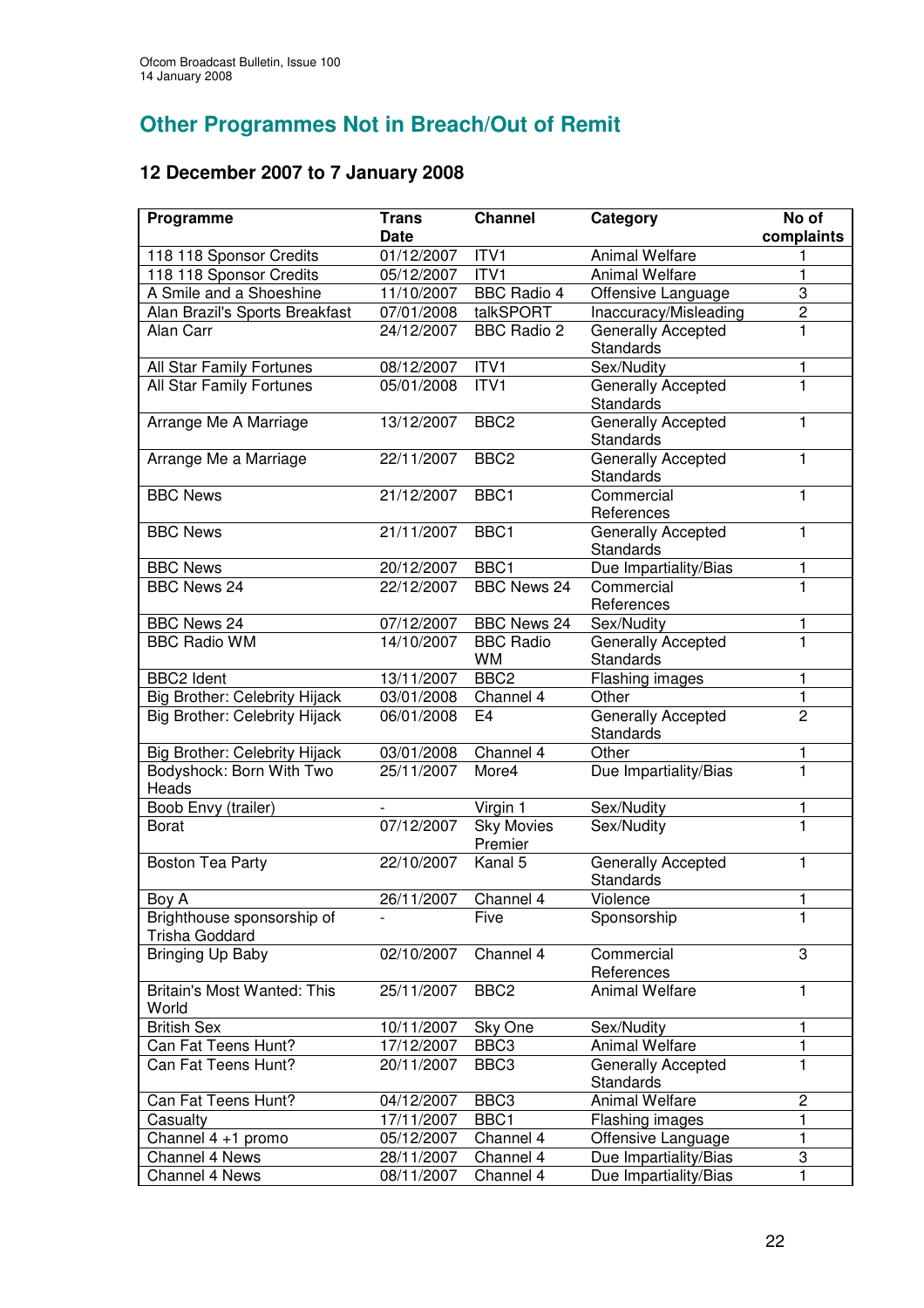| Channel 4 News                           | 23/11/2007               | Channel 4          | Other                                  | 1              |
|------------------------------------------|--------------------------|--------------------|----------------------------------------|----------------|
| Channel 4 Racing                         | 08/12/2007               | Channel 4          | <b>Generally Accepted</b>              | 1              |
|                                          |                          |                    | <b>Standards</b>                       |                |
| Cold Blood (Trailer)                     | 18/11/2007               | ITV1               | Flashing images                        | 1              |
| Comedy Showcase: Kevin                   | 06/12/2007               | E <sub>4</sub>     | Generally Accepted                     | $\mathbf{1}$   |
| Bishop                                   |                          |                    | <b>Standards</b>                       |                |
| Comedy Showcase: Kevin                   | 23/11/2007               | Channel 4          | <b>Generally Accepted</b>              | 1              |
| Bishop                                   |                          |                    | <b>Standards</b>                       |                |
| <b>Coronation Street</b>                 | 26/11/2007               | ITV1               | Other                                  | 1              |
| <b>Coronation Street</b>                 | 06/01/2008               | ITVI               | Other                                  | 1              |
| <b>Crash Test Dummies</b>                | 01/09/2007               | Sky One            | Generally Accepted<br>Standards        | 1              |
| Deal or No Deal                          | 10/12/2007               | Channel 4          | Generally Accepted<br>Standards        | 1              |
| Dispatches: Britain Under                | 06/08/2007               | Channel 4          | Crime                                  | $\mathbf{1}$   |
| <b>Attack</b>                            |                          |                    | (incite/encourage)                     |                |
| Don't Take My Baby: Tonight              | 26/11/2007               | ITV1               | Due Impartiality/Bias                  | 3              |
| Dragon's Den                             | 26/11/2007               | BBC <sub>2</sub>   | <b>Generally Accepted</b>              | $\overline{1}$ |
|                                          |                          |                    | Standards                              |                |
| <b>Drive</b>                             | 29/11/2007               | <b>BBC Radio 5</b> | <b>Generally Accepted</b>              | $\overline{1}$ |
|                                          |                          | Live               | <b>Standards</b>                       |                |
| Drive with Ian Wright & Adrian<br>Durham | 03/12/2007               | talkSPORT          | Offensive Language                     | $\overline{1}$ |
| Eastenders                               | 01/01/2008               | BBC1               | Generally Accepted                     | $\mathbf{1}$   |
|                                          |                          |                    | Standards                              |                |
| Eastenders                               | 25/12/2007               | BBC1               | Offensive Language                     | 1              |
| Eastenders                               | 10/12/2007               | BBC1               | Violence                               | $\mathbf{1}$   |
| Eastenders                               | 17/12/2007               | BBC1               | Substance Abuse                        | $\mathbf{1}$   |
| Eastenders                               | 06/12/2007               | BBC1               | Violence                               | $\mathbf{1}$   |
| Eastenders                               | 03/01/2008               | BBC1               | Commercial                             | $\overline{1}$ |
|                                          |                          |                    | References                             |                |
| Ed Reardon's Week                        | 23/11/2007               | <b>BBC Radio 4</b> | Generally Accepted<br>Standards        | $\mathbf{1}$   |
| Eggheads                                 | 26/11/2007               | BBC <sub>2</sub>   | Generally Accepted<br><b>Standards</b> | 1              |
| Emmerdale                                | 21/11/2007               | ITV1               | <b>Generally Accepted</b>              | $\overline{4}$ |
|                                          |                          |                    | <b>Standards</b>                       |                |
| Emmerdale                                | 04/12/2007               | ITVI               | <b>Generally Accepted</b>              | $\mathbf{1}$   |
|                                          |                          |                    | Standards                              |                |
| Emmerdale                                | 12/11/2007               | ITV1               | Sex/Nudity                             | 1              |
| Fags, Mags and Bags                      | 05/11/2007               | <b>BBC Radio 4</b> | Inaccuracy/Misleading                  | 1              |
| Funniest Ever You've Been                | 24/11/2007               | ITV1               | <b>Animal Welfare</b>                  | $\overline{2}$ |
| Framed!                                  |                          |                    |                                        |                |
| <b>GMTV</b>                              | 27/11/2007               | ITV <sub>1</sub>   | Generally Accepted                     | 1              |
| <b>GMTV</b>                              |                          | <b>GMTV</b>        | Standards                              | 1              |
| <b>GMTV</b>                              | 12/12/2007               | <b>GMTV</b>        | Advertising                            | $\mathbf{1}$   |
| <b>GMTV - LK Today</b>                   | 11/12/2007<br>06/11/2007 | ITV1               | Due Impartiality/Bias<br>Commercial    | $\mathbf{1}$   |
|                                          |                          |                    | References                             |                |
| George Bowie at Breakfast                | $\frac{8}{11}$ /20007    | Clyde 1            | Inaccuracy/Misleading                  | 1              |
| George Galloway                          | 25/11/2007               | talkSPORT          | Generally Accepted<br>Standards        | $\overline{3}$ |
| George Galloway                          | 01/12/2007               | talkSPORT          | Inaccuracy/Misleading                  | 1              |
| Ghosthunting with McFly                  | 31/12/2007               | ITV <sub>2</sub>   | Inaccuracy/Misleading                  | 1              |
| <b>Golden Balls</b>                      | 02/01/2008               | ITV1               | Other                                  | 1              |
| <b>Graham Norton Uncut</b>               | 09/12/2007               | BBC <sub>2</sub>   | Sex/Nudity                             | $\mathbf{1}$   |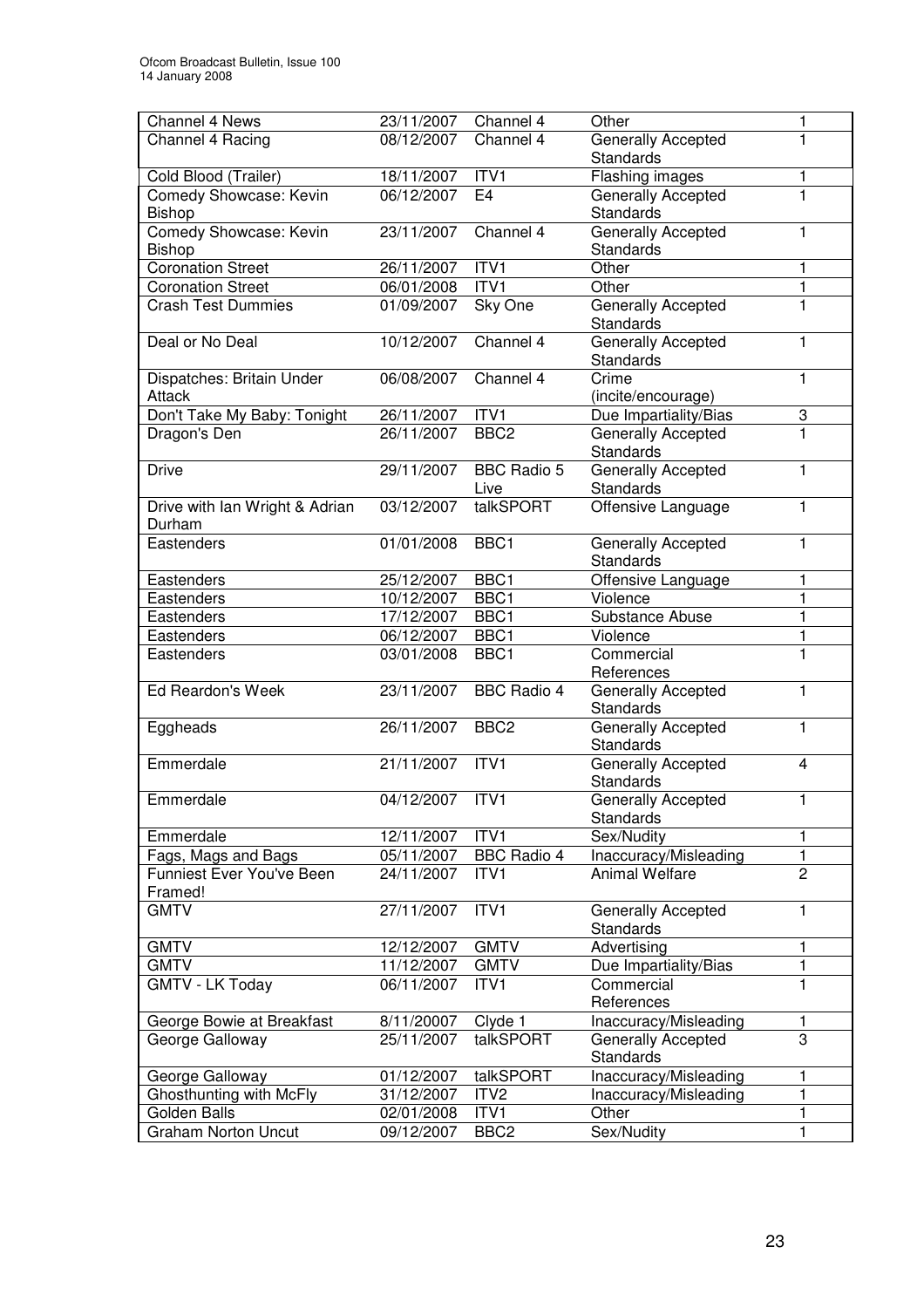| Gremlins                                           | 15/12/2007 | Five               | <b>Generally Accepted</b><br><b>Standards</b> | 1              |
|----------------------------------------------------|------------|--------------------|-----------------------------------------------|----------------|
| Harveys Sponsorship of<br><b>Coronation Street</b> | 30/12/2007 | ITV1               | Religious Offence                             | 1              |
| Have I Got News For You                            | 07/12/2007 | BBC1               | Generally Accepted<br><b>Standards</b>        | $\overline{2}$ |
| Hitler: The Comedy Years                           | 10/05/2007 | Channel 4          | Offensive Language                            | 1              |
| Hollyoaks                                          | 27/11/2007 | Channel 4          | Substance Abuse                               | 1              |
| Hollyoaks                                          | 12/11/2007 | Channel 4          | Flashing images                               | 1              |
| How to Dump Your Mates                             | 23/11/2007 | Channel 4          | Generally Accepted<br><b>Standards</b>        | 1              |
| How to Look Good Naked                             | 05/12/2007 | Channel 4          | Sex/Nudity                                    | 3              |
| I'm a CelebrityGet Me Out of<br>Here Now!          | 22/11/2007 | ITV <sub>2</sub>   | <b>Animal Welfare</b>                         | $\overline{5}$ |
| I'm a CelebrityGet Me Out of<br>Here               | 14/11/2007 | ITV1               | Generally Accepted<br>Standards               | 1              |
| I'm a CelebrityGet Me Out of<br>Here Now!          | 24/11/2007 | ITV <sub>2</sub>   | <b>Generally Accepted</b><br><b>Standards</b> | 1              |
| <b>ITV News</b>                                    | 10/12/2007 | ITVI               | Due Impartiality/Bias                         | 1              |
| <b>ITV</b> News                                    | 06/12/2007 | ITV1               | Inaccuracy/Misleading                         | 1              |
| <b>ITV News</b>                                    | 06/12/2007 | ITV1               | <b>Generally Accepted</b><br><b>Standards</b> | $\overline{2}$ |
| <b>ITV News</b>                                    | 30/11/2007 | ITV1               | Inaccuracy/Misleading                         | 1              |
| <b>ITV News</b>                                    | 28/11/2007 | ITV1               | Generally Accepted<br>Standards               | 1              |
| lan Collins                                        | 28/11/2007 | talkSPORT          | <b>Generally Accepted</b><br><b>Standards</b> | 1              |
| In The Night Garden                                | 30/11/2007 | <b>CBeebies</b>    | Dangerous Behaviour                           | 1              |
| James Whale                                        | 04/11/2007 | talkSPORT          | <b>Generally Accepted</b><br>Standards        | 1              |
| Jane Doe: How to Fire Your<br><b>Boss</b>          | 03/12/2007 | Five               | Violence                                      | 1              |
| Jeremy Kyle Show                                   | 06/12/2007 | ITV1               | U18s in Programmes                            | 1              |
| Jimmy Carr: Stand-Up                               | 23/11/2007 | Channel 4          | Generally Accepted<br>Standards               | $\overline{2}$ |
| Jon Gaunt                                          | 30/11/2007 | talkSPORT          | Religious Offence                             | 1              |
| Jonathan Ross                                      | 15/12/2007 | <b>BBC Radio 2</b> | Religious Offence                             | $\overline{3}$ |
| Jools Holland's Hootenanny                         | 31/12/2007 | BBC <sub>2</sub>   | Inaccuracy/Misleading                         | 3              |
| Justin Timberlake<br>FutureSex/LoveShow            | 25/11/2007 | Channel 4          | Generally Accepted<br>Standards               | 1              |
| Kill It, Cook It, Eat It                           | 07/01/2008 | BBC <sub>3</sub>   | Animal Welfare                                | 1              |
| Listen Against                                     | 21/11/2007 | <b>BBC Radio 4</b> | Offensive Language                            | 1              |
| Live at the Apollo                                 | 03/12/2007 | BBC1               | Offensive Language                            | 1              |
| Live at the Apollo                                 | 10/12/2007 | BBC1               | Generally Accepted<br><b>Standards</b>        | 1              |
| Live at the Apollo                                 | 26/11/2007 | BBC1               | Offensive Language                            | 1              |
| Loose Women                                        | 07/12/2007 | ITV1               | Sex/Nudity                                    | 1              |
| Loose Women                                        | 26/11/2007 | ITV1               | Sex/Nudity                                    | 1              |
| Loose Women                                        | 30/11/2007 | ITV1               | Sex/Nudity                                    | 1              |
| Lucio                                              | 21/11/2007 | Capital<br>95.8FM  | Offensive Language                            | $\mathbf{1}$   |
| Make Your Play                                     | 30/10/2007 | ITV1               | Competitions                                  | 1              |
| Man Stroke Woman                                   | 14/11/2007 | BBC <sub>2</sub>   | Generally Accepted<br>Standards               | 3              |
| Meet the Natives                                   | 27/09/2007 | Channel 4          | <b>Animal Welfare</b>                         | 4              |
| Mike Mendoza                                       | 06/10/2007 | talkSPORT          | Religious Issues                              | 1              |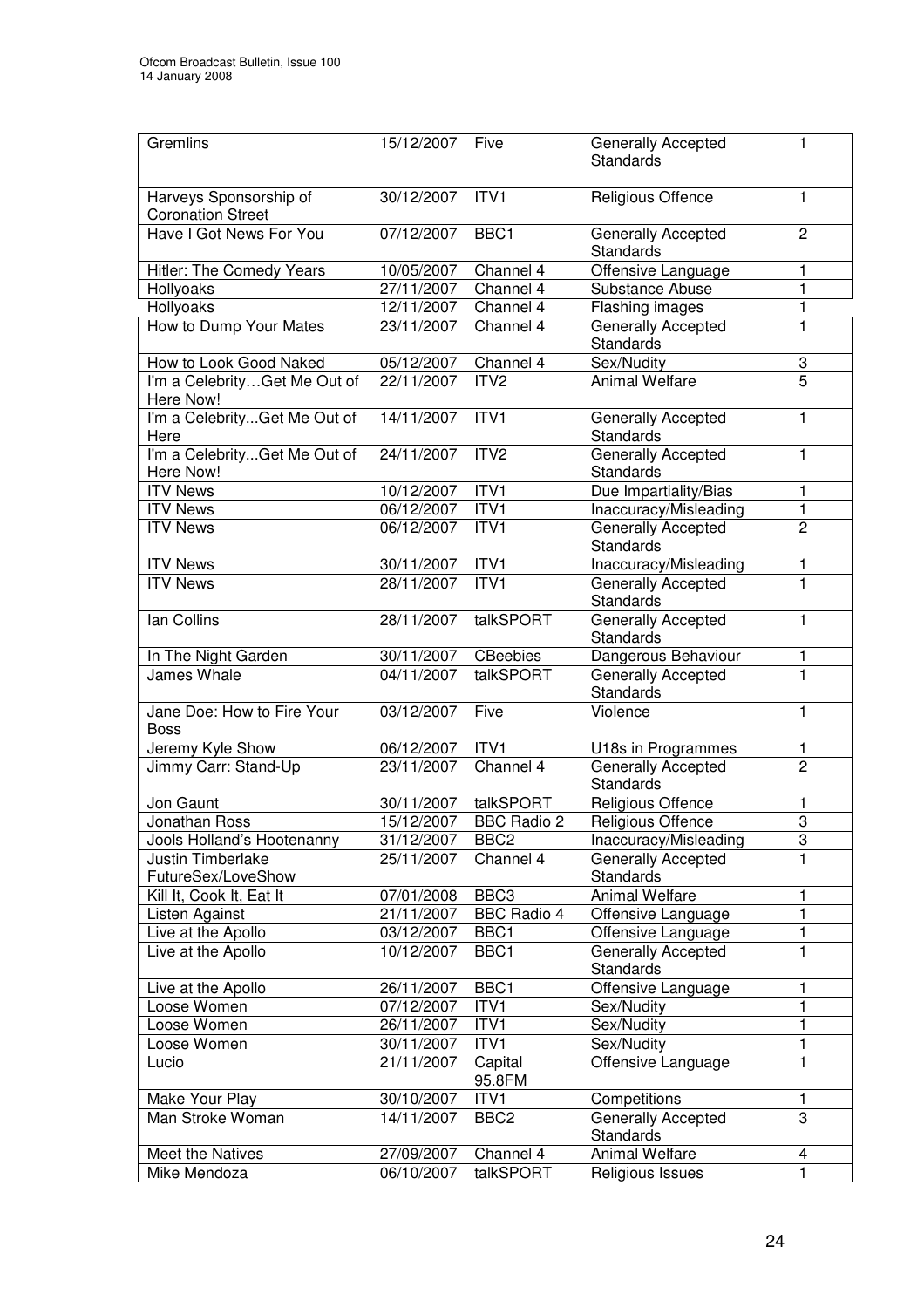| Monster Cafe                           | 03/11/2007              | <b>CBeebies</b>            | Generally Accepted<br><b>Standards</b>        | 11                       |
|----------------------------------------|-------------------------|----------------------------|-----------------------------------------------|--------------------------|
| Moral Maze                             | 24/10/2007              | <b>BBC Radio 4</b>         | <b>Generally Accepted</b><br><b>Standards</b> | 1                        |
| My Parents Are Aliens                  | 14/12/2007              | <b>CITV</b>                | Sex/Nudity                                    | 1                        |
| <b>NCIS</b>                            | $\overline{07}/12/2007$ | Five                       | <b>Generally Accepted</b><br><b>Standards</b> | $\overline{1}$           |
| Nanny Diaries                          | $\overline{a}$          | TV3 Sweden                 | Generally Accepted<br><b>Standards</b>        | $\overline{2}$           |
| Neighbours                             | 12/11/2007              | BBC1                       | Flashing images                               | 1                        |
| <b>News</b>                            | 13/11/2007              | <b>UTV</b>                 | <b>Generally Accepted</b><br><b>Standards</b> | 1                        |
| Newsnight                              | 12/12/2007              | BBC <sub>2</sub>           | Other                                         | 1                        |
| <b>Nick Ferrari Show</b>               | 06/12/2007              | <b>LBC</b>                 | Generally Accepted<br><b>Standards</b>        | 1                        |
| Paul O'Grady                           | 30/11/2007              | Channel 4                  | Violence                                      | 1                        |
| Penis Envy (trailer)                   | 27/12/2007              | Virgin1                    | Generally Accepted                            | $\overline{2}$           |
|                                        |                         |                            | <b>Standards</b>                              |                          |
| Penis Envy (trailer)                   | 26/11/2007              | Virgin1                    | Sex/Nudity                                    | $\overline{\mathcal{A}}$ |
| Penis Envy (trailer)                   | 24/12/2007              | Virgin1                    | <b>Generally Accepted</b><br>Standards        | $\overline{2}$           |
| Penis Envy (trailer)                   | 25/12/2007              | $Virgin1 + 1$              | Generally Accepted                            | 1                        |
|                                        |                         |                            | <b>Standards</b>                              |                          |
| Penis Envy (trailer)                   | 24/12/2007              | Virgin1                    | Sex/Nudity                                    | $\mathbf{1}$             |
| Poison on Your Plate: Tonight          | 24/09/2007              | ITV1                       | Inaccuracy/Misleading                         | $\overline{c}$           |
| Quiz Call                              | 09/12/2007              | Five                       | <b>Generally Accepted</b><br>Standards        | 1                        |
| Radio 1 trailer                        | 15/11/2007              | BBC1                       | Flashing images                               | 1                        |
| Ramsay's Kitchen Nightmares            | 18/12/2007              | Channel 4                  | Offensive Language                            | 1                        |
| Real Radio                             | 31/10/2007              | <b>Real Radio</b>          | Competitions                                  | 1                        |
| <b>Richard Bacon</b>                   | 08/10/2007              | <b>BBC Radio 5</b><br>Live | Generally Accepted<br>Standards               | 1                        |
| River Cottage: Gone Fishing            | 22/11/2007              | Channel 4                  | Crime<br>(incite/encourage)                   | 1                        |
| <b>Russell Brand</b>                   | 06/10/2007              | <b>BBC Radio 2</b>         | Generally Accepted<br>Standards               | 1                        |
| Saturday Live Again!                   | 01/12/2007              | ITV1                       | Generally Accepted<br><b>Standards</b>        | 1                        |
| <b>Scott Mills</b>                     | 18/12/2007              | <b>BBC Radio 1</b>         | Generally Accepted<br><b>Standards</b>        | $\overline{2}$           |
| <b>Scott Mills</b>                     | 11/12/2007              | <b>BBC Radio 1</b>         | Sex/Nudity                                    | 1                        |
| Secret Diary of a Call Girl            | 11/10/2007              | ITV <sub>2</sub>           | <b>Generally Accepted</b><br><b>Standards</b> | 1                        |
| Sexcetera                              | 13/12/2007              | Virgin 1                   | Sex/Nudity                                    | 1                        |
| <b>Shameless</b>                       | 01/01/2008              | Channel 4                  | Generally Accepted                            | 1                        |
|                                        |                         |                            | <b>Standards</b>                              |                          |
| Simon Mayo                             | 06/12/2007              | <b>BBC Radio 5</b><br>Live | Generally Accepted<br>Standards               | 1                        |
| <b>Sky Sports News</b>                 | 02/12/2007              | <b>Sky Sports</b>          | Generally Accepted<br>Standards               | $\overline{2}$           |
| SmartLive Casino                       | 20/06/2007              | SmartLive                  | Competitions                                  | 1                        |
| South Park                             | 09/12/2007              | MTV1                       | <b>Generally Accepted</b><br>Standards        | 1                        |
| Sports Personality of the Year<br>2007 | 09/12/2007              | BBC1                       | Commercial<br>References                      | 4                        |
| <b>Strictly Come Dancing</b>           |                         | BBC1                       | Trails/Promotions                             | 1                        |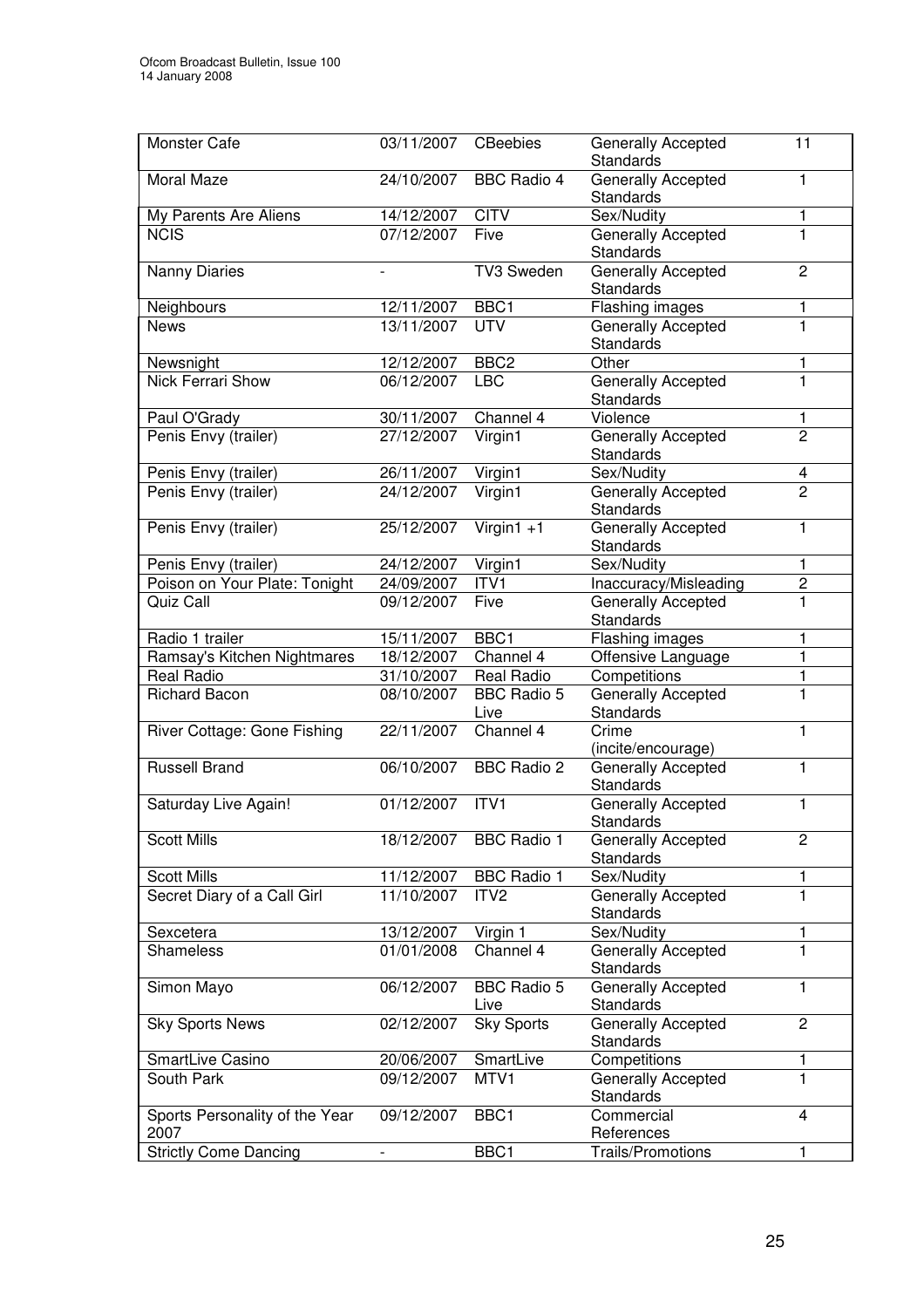| <b>Strictly Come Dancing</b>                       | 01/12/2007 | BBC1                          | <b>Generally Accepted</b><br><b>Standards</b> | 1              |
|----------------------------------------------------|------------|-------------------------------|-----------------------------------------------|----------------|
| Stupid                                             | 01/12/2007 | BBC <sub>2</sub>              | <b>Generally Accepted</b><br><b>Standards</b> | 1              |
| <b>T4</b>                                          | 28/10/2007 | Channel 4                     | Generally Accepted<br><b>Standards</b>        | 1              |
| T <sub>4</sub>                                     | 02/12/2007 | Channel 4                     | Offensive Language                            | 1              |
| The Alan Titchmarsh Show                           | 19/12/2007 | ITV1                          | Sex/Nudity                                    | $\overline{2}$ |
| The Armstrong & Miller Show                        | 07/12/2007 | BBC1                          | Religious Offence                             | $\mathbf{1}$   |
| The Armstrong & Miller Show                        | 30/11/2007 | BBC1                          | Sex/Nudity                                    | 1              |
| The Big Fat Anniversary Quiz                       | 02/11/2007 | Channel 4                     | <b>Generally Accepted</b><br><b>Standards</b> | 1              |
| The Bill                                           | 19/12/2007 | ITV1                          | Dangerous Behaviour                           | 1              |
| The Bill                                           | 14/11/2007 | ITV1                          | Flashing images                               | 1              |
| The Bridge on the River Kwai                       | 29/12/2007 | Channel 4                     | Other                                         | 1              |
| The Gadget Show                                    | 26/11/2007 | Five                          | Sex/Nudity                                    | 1              |
| The Green Green Grass                              | 07/12/2007 | BBC1                          | Generally Accepted<br><b>Standards</b>        | 1              |
| The Hits Nonstop                                   | 29/11/2007 | The Hits                      | Sex/Nudity                                    | 1              |
| The Jeremy Kyle Show                               | 13/12/2007 | ITV <sub>1</sub>              | Offensive Language                            | 1              |
| The Kylie Show                                     | 24/12/2007 | ITV <sub>2</sub>              | <b>Generally Accepted</b><br><b>Standards</b> | 1              |
| The Kylie Show                                     | 24/12/2007 | ITV <sub>2</sub>              | Generally Accepted<br><b>Standards</b>        | 1              |
| The Legends                                        | 13/09/2007 | Century FM                    | Generally Accepted<br><b>Standards</b>        | 1              |
| The Man With No Face (trailer)                     | 05/12/2007 | Discovery<br><b>Real Time</b> | Generally Accepted<br>Standards               | 1              |
| The Mighty Boosh                                   | 15/11/2007 | BBC <sub>3</sub>              | <b>Generally Accepted</b><br>Standards        | 1              |
| The Morning After with Tim<br>Shaw and Kate Lawler | 03/12/2007 | Kerrang!                      | Generally Accepted<br>Standards               | 1              |
| The Omid Djalili Show                              | 01/12/2007 | BBC1                          | Other                                         | 1              |
| The Omid Djalili Show (trailer)                    | 24/11/2007 | BBC1                          | Sex/Nudity                                    | 1              |
| The Royal Variety<br>Performance                   | 09/12/2007 | ITV1                          | Religious Offence                             | 3              |
| The Royal Variety<br>Performance                   | 09/12/2007 | ITV1                          | Sex/Nudity                                    | 1              |
| The Secret Millionaire                             | 12/12/2007 | Channel 4                     | Generally Accepted<br><b>Standards</b>        | 1              |
| The Secret Millionaire                             | 28/11/2007 | Channel 4                     | Generally Accepted<br><b>Standards</b>        | 1              |
| The Secret Show                                    | 26/11/2007 | BBC1                          | <b>Generally Accepted</b><br><b>Standards</b> | 1              |
| The Simpsons                                       | 31/12/2007 | Sky One                       | Advertising                                   | 1              |
| The Street                                         | 13/12/2007 | BBC1                          | Generally Accepted<br><b>Standards</b>        | 1              |
| The Tudors                                         | 09/11/2007 | BBC <sub>2</sub>              | Flashing images                               | 1              |
| The Tweenies                                       | 10/12/2007 | CBeebies                      | Generally Accepted<br><b>Standards</b>        | 1              |
| The Wright Stuff                                   | 17/10/2007 | Five                          | Generally Accepted<br><b>Standards</b>        | 1              |
| The X Factor                                       | 01/12/2007 | ITV1                          | Religious Offence                             | 2              |
| The X Factor                                       | 08/12/2007 | ITV1                          | Inaccuracy/Misleading                         | 1              |
| The X Factor                                       | 08/12/2007 | ITV1                          | Offensive Language                            | 1              |
| The X Factor                                       | 01/12/2007 | ITV1                          | Religious Offence                             | 5              |